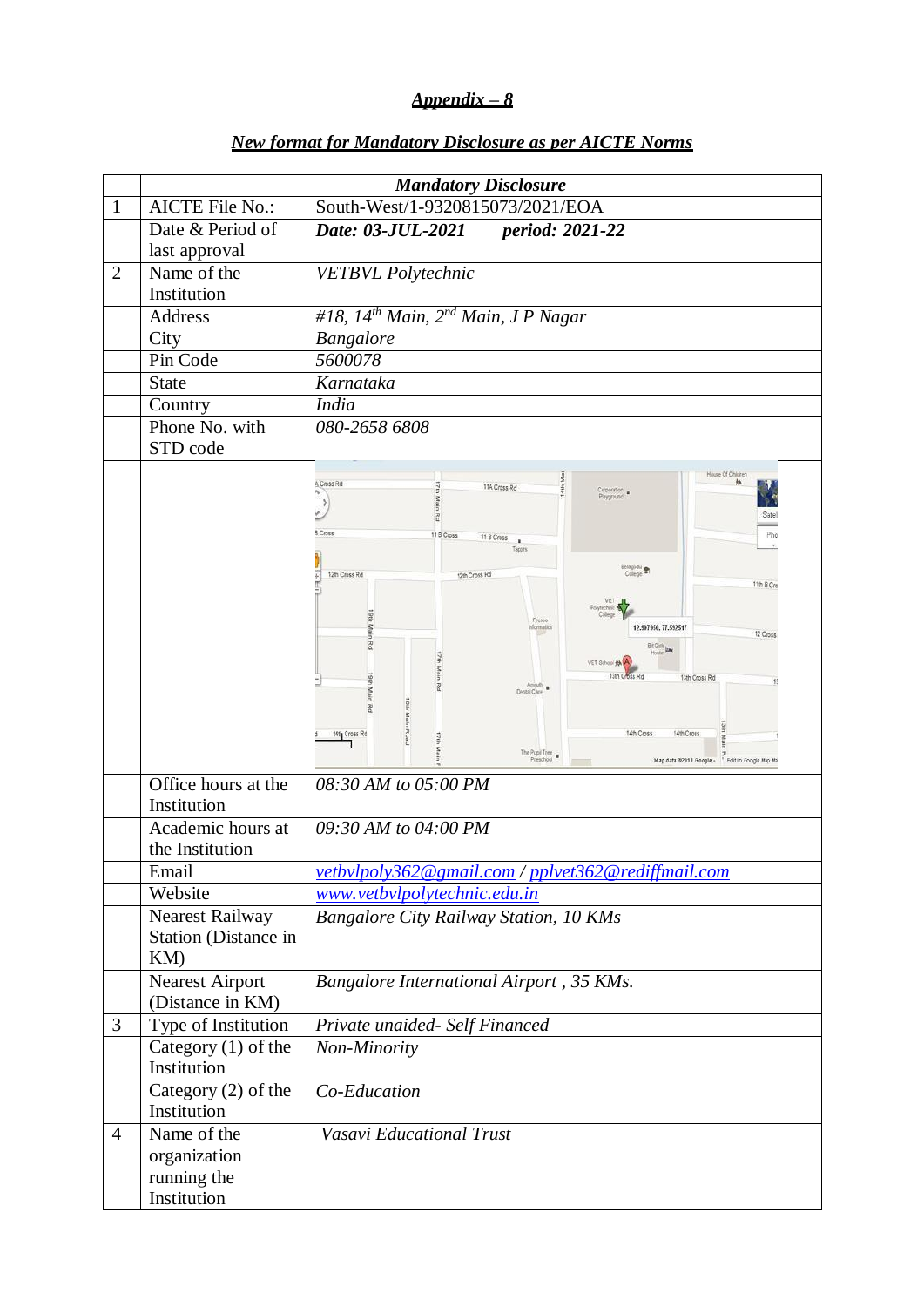|        | Type of the               | <b>Trust</b>                                                      |
|--------|---------------------------|-------------------------------------------------------------------|
|        | organization              |                                                                   |
|        | Address of the            | #18, $14^{th}$ Main, $2^{nd}$ Phase, JP Nagar, Bangalore- 560 078 |
|        | organization              |                                                                   |
|        | Registered with           | Sub Register Office, Jayanagar, Bangalore                         |
|        | Registration Date:        | $14^{th}$ May 1979                                                |
|        | Website of the            | www.vetbvlpolytechnic.edu.in                                      |
|        | organization              |                                                                   |
| 5      | Name of the               | Department of Collegiate and Technical Education                  |
|        | <b>Affiliating</b>        |                                                                   |
|        | Authority                 |                                                                   |
|        | <b>Address</b>            | DTE, Palace Road, Bangalore- 560 001 (www.dte.kar.nic.in)         |
|        | Latest affiliation        | <b>AS per AICTE EOA 2021-22</b>                                   |
|        | period                    |                                                                   |
| 6      | Name of the               | Dr. Sreelatha G                                                   |
|        | Principal/Director        |                                                                   |
|        | <b>Exact Designation</b>  | Principal & Director (Academic)                                   |
|        | Phone No. with            | 080-2658 6808                                                     |
|        | STD Code                  |                                                                   |
|        | FAX number with           |                                                                   |
|        | STD Code                  |                                                                   |
|        | Email                     | pplvet362@rediffmail.com / yetbylpoly362@gmail.com                |
|        | <b>Highest Degree</b>     | M.Com, Ph.D                                                       |
|        | Field of                  | Commerce                                                          |
|        | specialization            |                                                                   |
| $\tau$ | <b>Board of Governers</b> | Chairman: Sri. B R Viswanath Setty, President- VET                |
|        |                           | Members : Sri. Manandi N Suresh, Hon- Secretary-VET               |
|        |                           | Sri. B S Arun Kumar, Treasurer - VET                              |
|        |                           | Dr. R Parvathi, Principal & Director (Academic)                   |
|        |                           | Smt. Anitha B G, HOD - CS Dept.                                   |
|        |                           | Smt. Veenakumari, HOD - CP Dept.                                  |
|        |                           | Smt. Umme Salma, HOD --- FT Dept                                  |
|        |                           | Member Secretary: Dr. G Sreelatha, Principal                      |
|        | Frequency of              | One meeting in an Academic Year                                   |
|        | meetings & Date of        |                                                                   |
|        | last meeting              |                                                                   |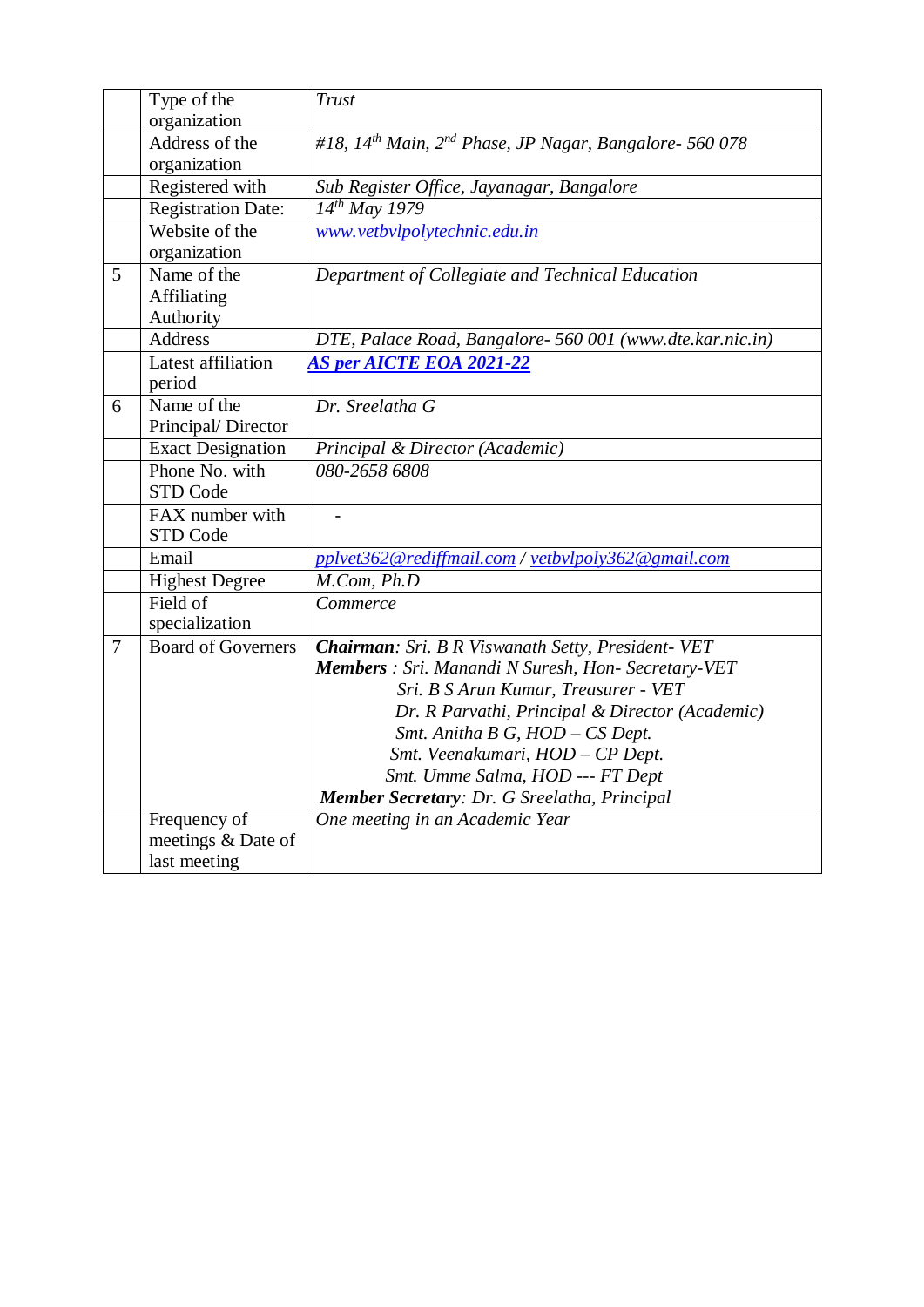| 8               | Organizational<br>Chart                                                                            | VASAVI EDUCATIONAL TRUST<br><b>GOVERNING COUNCIL MEMBERS</b><br><b>PRESIDENT</b><br><b>HON. SECRETARY</b><br><b>TREASURER</b><br><b>PRINCIPAL</b><br>HODs                                                                                                                                                                                                                                                                                                                                                                |
|-----------------|----------------------------------------------------------------------------------------------------|--------------------------------------------------------------------------------------------------------------------------------------------------------------------------------------------------------------------------------------------------------------------------------------------------------------------------------------------------------------------------------------------------------------------------------------------------------------------------------------------------------------------------|
|                 |                                                                                                    | <b>ADMINISTRATIVE STAFF</b>                                                                                                                                                                                                                                                                                                                                                                                                                                                                                              |
|                 |                                                                                                    | <b>TEACHING STAFF</b>                                                                                                                                                                                                                                                                                                                                                                                                                                                                                                    |
|                 |                                                                                                    | <b>TECHNICAL &amp;</b><br><b>INSTRUCTIONALSTAFF</b>                                                                                                                                                                                                                                                                                                                                                                                                                                                                      |
|                 |                                                                                                    | <b>SUPPORTING &amp;</b><br><i>MAINTENANCE STAFF</i>                                                                                                                                                                                                                                                                                                                                                                                                                                                                      |
| $\overline{9}$  | <b>Student feedback</b><br>mechanism on<br>Institutional<br>Governance /<br>Faculty<br>Performance | Principal conducts orientation to parents & students on<br>1.<br>the re-opening day.<br>HODs closely interact with students; each class will be<br>2.<br>monitored by Class Teacher under the guidance of HOD.<br>3.<br>Students feedback will be taken through class teacher,<br>Senior faculty & HODs.<br>Staff performance will be gauged on the result in the<br>4.<br>subjects taught by them, students feedback $\&$ HOD's<br>remarks.<br>Principal directly interact with students on special<br>5.<br>occasions. |
| 10              | Grievance redressal                                                                                | Complaint register is maintained, where in staff $\&$<br>Ι.                                                                                                                                                                                                                                                                                                                                                                                                                                                              |
|                 | mechanism for<br>Faculty, Staff and<br><b>Students</b>                                             | students are allowed to register their complaints through<br>proper channel<br>Anti ragging committee, Anti ragging squad, grievance<br>2.<br>redressal committee on sexual harassment is constituted<br>under the chairmanship of Principal, members being<br>HODs, Senior Faculty Members & students.                                                                                                                                                                                                                  |
| $\overline{11}$ | Name of the<br>Courses                                                                             | Computer Science Engg.<br>➤<br>$\triangleright$ Commercial Practice                                                                                                                                                                                                                                                                                                                                                                                                                                                      |
|                 |                                                                                                    | $\triangleright$ Apparel Design & Fabrication Technology<br>$\triangleright$ Mechanical Department (General)<br>Civil Department (General)<br>➤<br>$\triangleright$ Electronics & Communication Engineering                                                                                                                                                                                                                                                                                                              |
|                 | Level                                                                                              | <b>Diploma</b>                                                                                                                                                                                                                                                                                                                                                                                                                                                                                                           |
|                 | <sup>1st</sup> Year of approval<br>by the AICTE                                                    | 1995                                                                                                                                                                                                                                                                                                                                                                                                                                                                                                                     |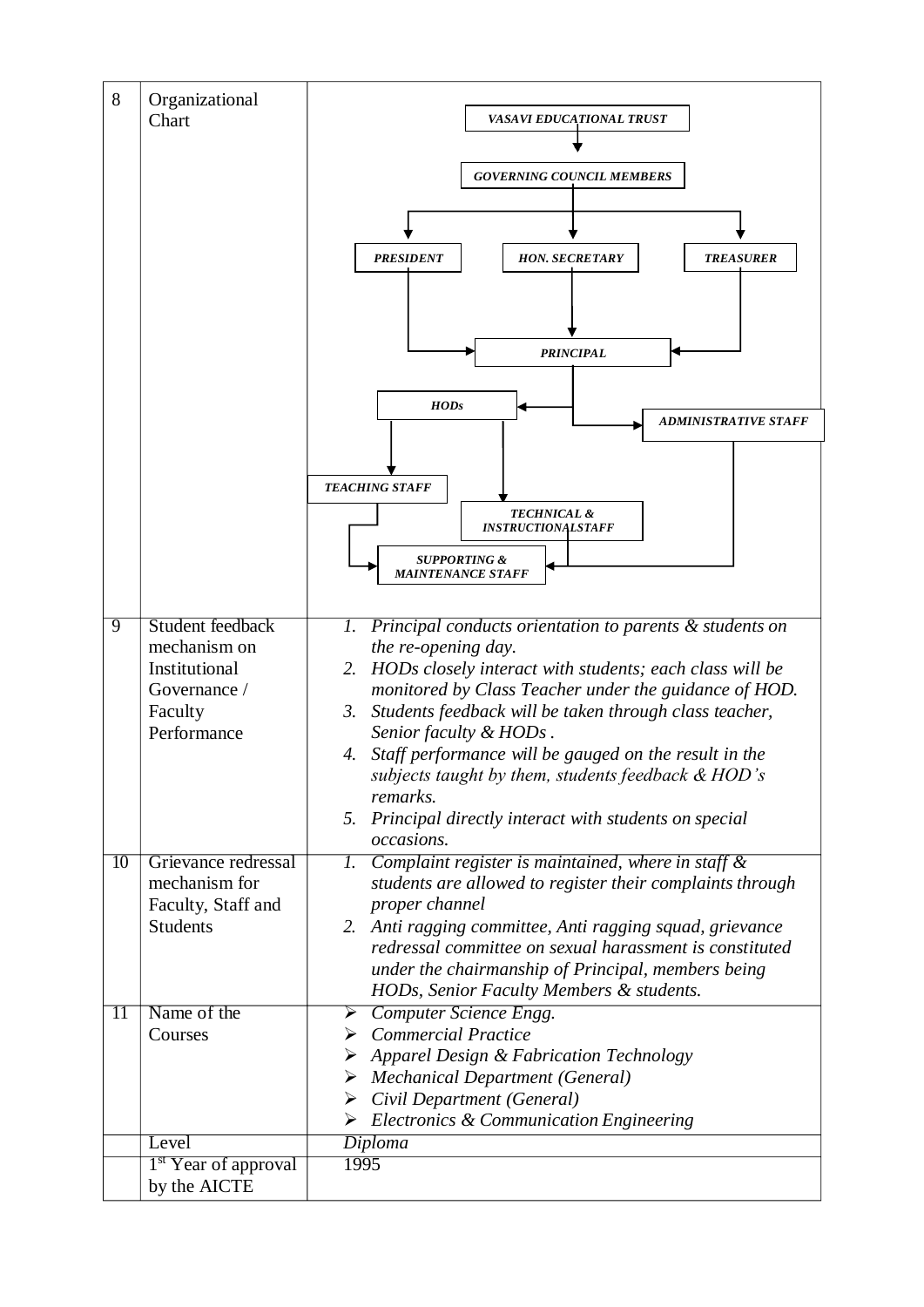| Year wise               |                             | 2014-15: 305                                        |  |
|-------------------------|-----------------------------|-----------------------------------------------------|--|
| sanctioned Intake       |                             | 2015-16: 305                                        |  |
|                         |                             | 2016-17: 305                                        |  |
|                         |                             | 2017-18: 305                                        |  |
|                         |                             | 2018-19: 305                                        |  |
|                         |                             | 2019-20: 244                                        |  |
|                         |                             | 2020-21:360                                         |  |
|                         |                             | 2021-22: 270                                        |  |
| Year wise Actual        |                             | 2014-15: 181                                        |  |
| Admissions              |                             | 2015-16: 225                                        |  |
|                         |                             | 2016-17: 236                                        |  |
|                         |                             | 2017-18: 246                                        |  |
|                         |                             | 2018-19:210                                         |  |
|                         |                             | 2019-20: 139                                        |  |
|                         |                             | $2020 - 21: 86$                                     |  |
|                         |                             | $2021 - 22 : 69$                                    |  |
| Cut of marks            |                             | 2014-15                                             |  |
| General Quota           |                             | 2015-16                                             |  |
|                         |                             | 2016-17                                             |  |
|                         |                             | 2017-18<br>Passed in SSLC / X Class                 |  |
|                         |                             | 2018-19                                             |  |
|                         |                             | 2019-20                                             |  |
|                         |                             | 2020-21                                             |  |
|                         |                             | 2021-22                                             |  |
|                         |                             |                                                     |  |
| % of students           |                             | $2014 - 15 = 100$                                   |  |
| passed with             |                             | $2015 - 16 = 67$                                    |  |
|                         | Distinction & First         | $2016 - 17 = 86$                                    |  |
| Class                   |                             | $2017 - 18 = 63$                                    |  |
|                         |                             | $2018 - 19 = 55$                                    |  |
|                         |                             | $2019-20 = 76$                                      |  |
|                         |                             | $2021 - 22 = 84$                                    |  |
|                         | Students opted for          | 33                                                  |  |
| Higher studies          | <b>Accreditation status</b> | <b>NBA Accreditation Status</b>                     |  |
| of the course           |                             |                                                     |  |
|                         |                             | 1. Programmes/Courses Accredited: Nil               |  |
|                         |                             | 2. Applied for Accrediation                         |  |
|                         |                             | A. Applied but visit not happened<br>Not Applicable |  |
|                         |                             | B. Visit happened but result awaited                |  |
|                         |                             |                                                     |  |
|                         |                             | <b>NAAC Accreditation Status</b>                    |  |
|                         |                             | 1. Programmes/Courses Accredited: Nil               |  |
|                         |                             | 2. Applied for Accrediation                         |  |
|                         |                             | A. Applied but visit not happened<br>Not Applicable |  |
|                         |                             | B. Visit happened but result awaited                |  |
|                         |                             |                                                     |  |
|                         |                             |                                                     |  |
| <b>Doctoral Courses</b> |                             | <b>NIL</b>                                          |  |
| Foreign                 |                             | <b>NIL</b>                                          |  |
| Collaboration (if       |                             |                                                     |  |
| any)                    |                             |                                                     |  |
| Professional            |                             | <b>NIL</b>                                          |  |
| Society                 |                             |                                                     |  |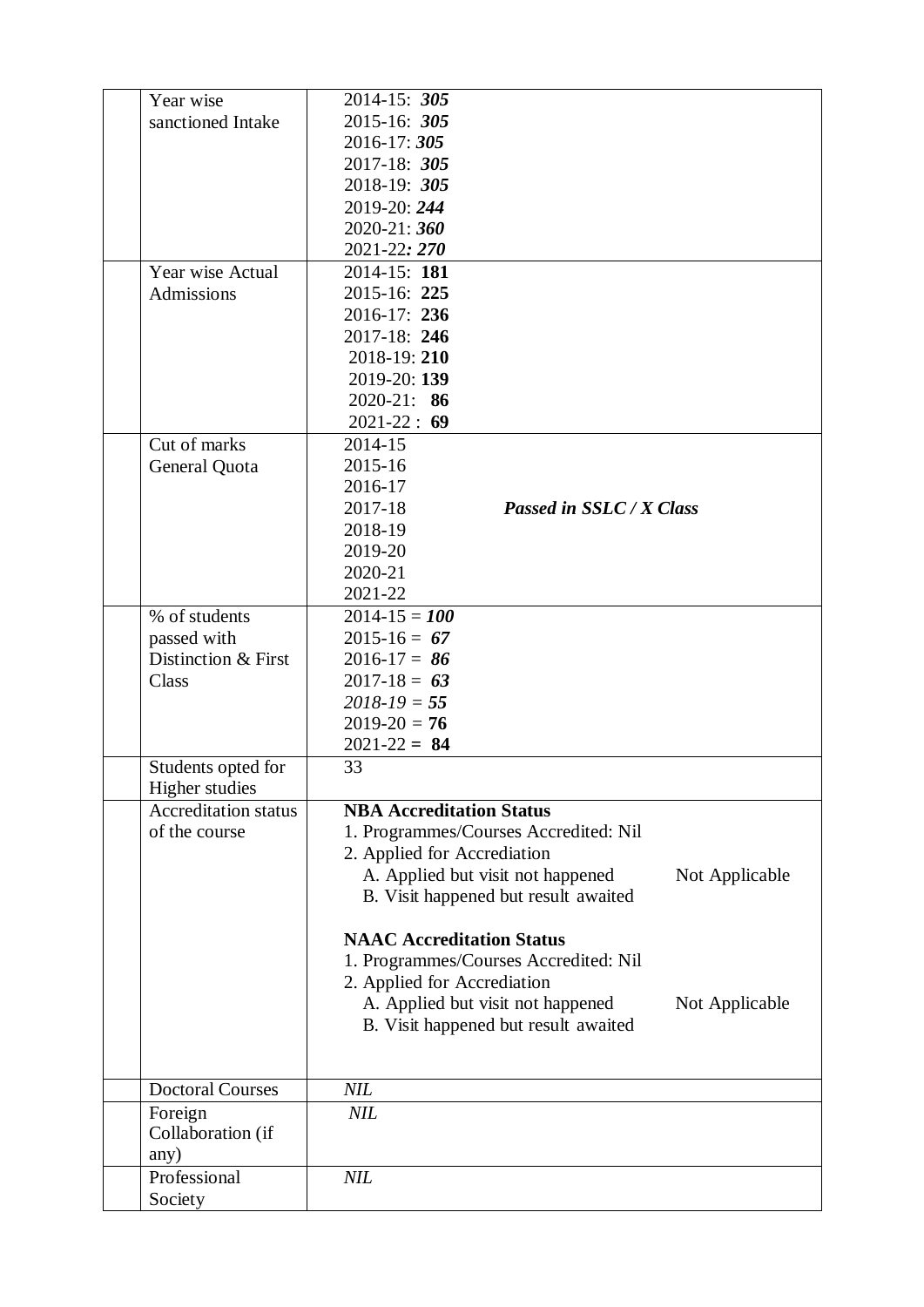| Memberships           |            |
|-----------------------|------------|
| Professional          | <b>NIL</b> |
| Activities            |            |
| Consultancy           | <b>NIL</b> |
| <b>Grants Fetched</b> | NIL        |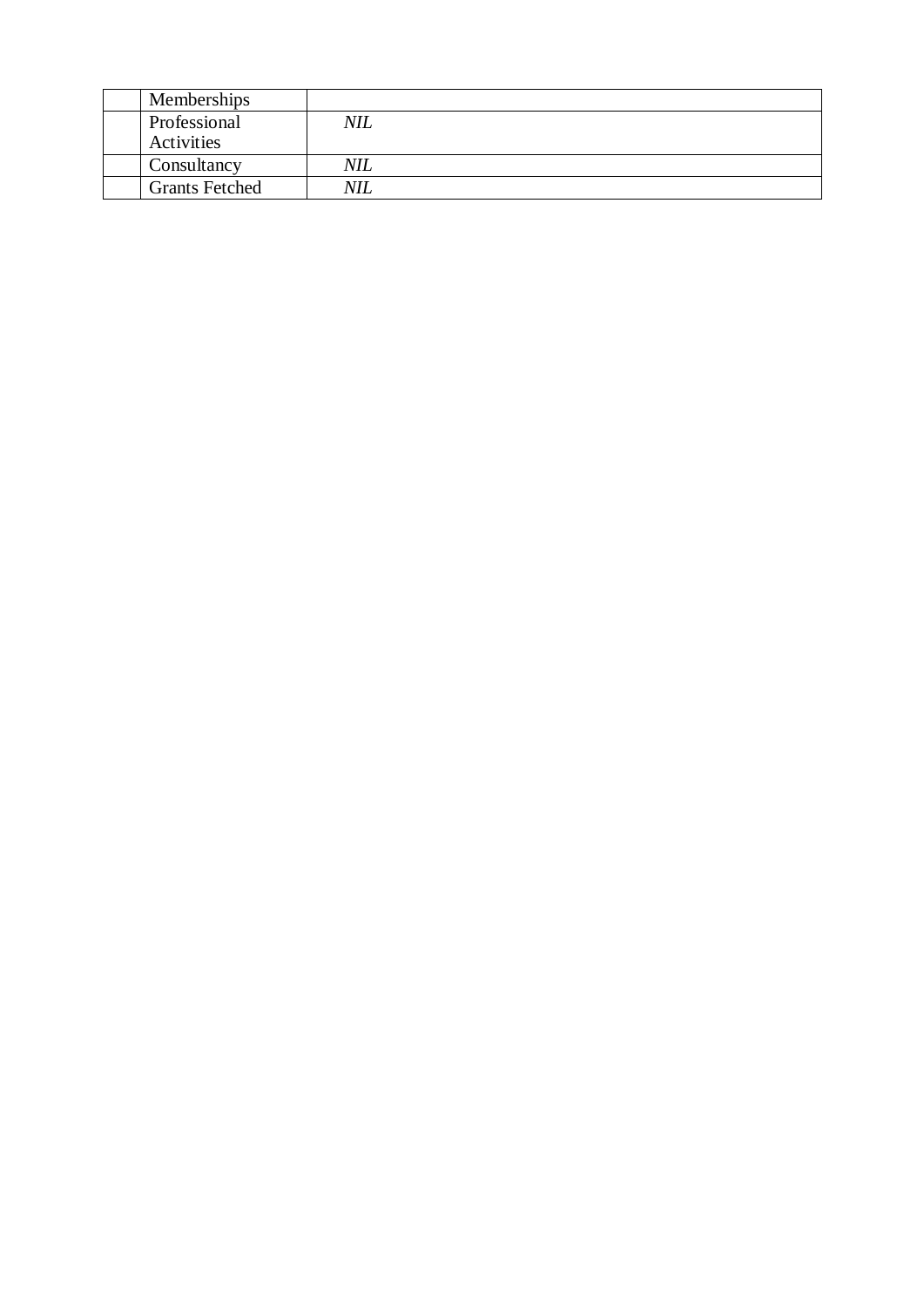# *12 (a) Teaching Staff Details*

| SI<br>No.      | <b>Name of Teaching Staff</b> | <b>Designation</b> | <b>Department</b>      | Qualification                | <b>Total Years of</b><br><b>Experience</b> |
|----------------|-------------------------------|--------------------|------------------------|------------------------------|--------------------------------------------|
| $\mathbf{1}$   | Dr. Sreelatha G               | Principal          | CP                     | M.Com,                       | 25 Years                                   |
|                |                               |                    |                        | Ph.D                         |                                            |
| $\overline{2}$ | Anitha B.G                    | HOD                | CS                     | B.E                          | 25 Years                                   |
| $\overline{3}$ | Rashmi D                      | Lecturer           | CS                     | B.E                          | 10 Years                                   |
| $\overline{4}$ | Jahan Ara                     | Lecturer           | $\overline{\text{CS}}$ | B.E                          | 20 Years                                   |
| $\overline{5}$ | Shobha HY                     | Asst. Lecturer     | $\overline{\text{CS}}$ | B.Sc(CS)                     | 16 Years                                   |
| 6              | Geetha V                      | HOD                | EC                     | B.E                          | 30 Years                                   |
| 7              | Sowmya Srinivasan             | Lecturer           | EC                     | B.E                          | 25 Years                                   |
| 8              | Indira Gajendra               | Lecturer           | EC                     | B.E                          | 25 Years                                   |
| 9              | Venkataraju B.K               | HOD                | <b>ME</b>              | M.Tech                       | 25 Years                                   |
| 10             | Vasudeva Murthy               | Lecturer           | <b>ME</b>              | B.E                          | 22 Years                                   |
| 11             | Kumari Eshwari                | Lecturer           | <b>ME</b>              | M.Tech                       | 9 Years                                    |
| 12             | Nalini G M                    | <b>HOD</b>         | CE                     | B.E                          | 24 Years                                   |
| 13             | Gayathri Devi B S             | Lecturer           | <b>CE</b>              | B.E                          | 3 Year                                     |
| 14             | <b>Binduswamy H R</b>         | Lecturer           | <b>CE</b>              | M. Tech                      | 23Year                                     |
| 15             | Veena Kumari                  | <b>HOD</b>         | CP                     | M.Com                        | 25 Years                                   |
| 16             | Shwetha R                     | Lecturer           | $\overline{CP}$        | M.Com                        | 10 Years                                   |
| 17             | Asha S                        | Lecturer           | CP                     | Dip. In CP,<br><b>B.Com</b>  | 3 Years                                    |
| 18             | Devika Iyer V                 | Lecturer           | CP                     | MA, M.Ed                     | 2 Year                                     |
| 19             | Sowmya R                      | HOD                | <b>ADFT</b>            | Dip. In ADFT,<br><b>B.SC</b> | 11 Years                                   |
| 20             | Umme Salma                    | Lecturer           | <b>ADFT</b>            | Dip. In ADFT,<br>B.SC        | 14 Years                                   |
| 21             | Harshitha B V                 | Lecturer           | <b>ADFT</b>            | Dip. In ADFT,<br><b>B.SC</b> | 3 Years                                    |
| 22             | Kavya S                       | Lecturer           | <b>ADFT</b>            | <b>B.SC</b>                  | 3 Years                                    |
| 23             | Sindu Vinod                   | Lecturer           | Science                | M. Sc.                       | 6 Years                                    |

### *12(b) Part Time/ Visiting Faculty Details*

| <b>SI</b><br>No. | <b>Name of Staff Member</b> | <b>Designation</b> | <b>Department</b> | <b>Qualification</b> | <b>Total Years of</b><br><b>Experience</b> |
|------------------|-----------------------------|--------------------|-------------------|----------------------|--------------------------------------------|
|                  | Bharathi P. S               | Lecturer           | <b>ADFT</b>       | M.Sc                 | 22 Years                                   |
|                  | Ambily $IP$                 | Lecturer           | <b>ADFT</b>       | Dip. In ADFT, B.Sc   | 10 Years                                   |
|                  | Ramya B                     | _ecturer           | CР                | MBA                  | 6 Years                                    |

### *12(c) Instructional Staff Details*

| SI No.         | <b>Name of Instructional</b><br><b>Staff</b> | <b>Designation</b>     | <b>Department</b>      | Qualification                              | <b>Total Years</b><br>оf<br><b>Experience</b> |
|----------------|----------------------------------------------|------------------------|------------------------|--------------------------------------------|-----------------------------------------------|
|                | Dhakshayani                                  | Instructor             | EC                     | Diploma in EC                              | 15 Years                                      |
| 2              | Raghavenra Rao V                             | Instructor             | <b>ME</b>              | Diploma ME                                 | 6 Years                                       |
| 3              | Mallesha N                                   | Mechanic               | <b>ADFT</b>            | $7th$ Std                                  | 15 Years                                      |
| $\overline{4}$ | Mallikarjuna.A                               | Instructor             | $\overline{\text{CP}}$ | Diploma in CP                              | 2 Year                                        |
| 5              | Srinivasan K                                 | <b>Asst Instructor</b> | <b>ME</b>              | <b>Vocational Training</b><br>(Electrical) | 3 Year                                        |
| 6              | Krishna H M                                  | <b>Asst Instructor</b> | МE                     |                                            | 4 Year                                        |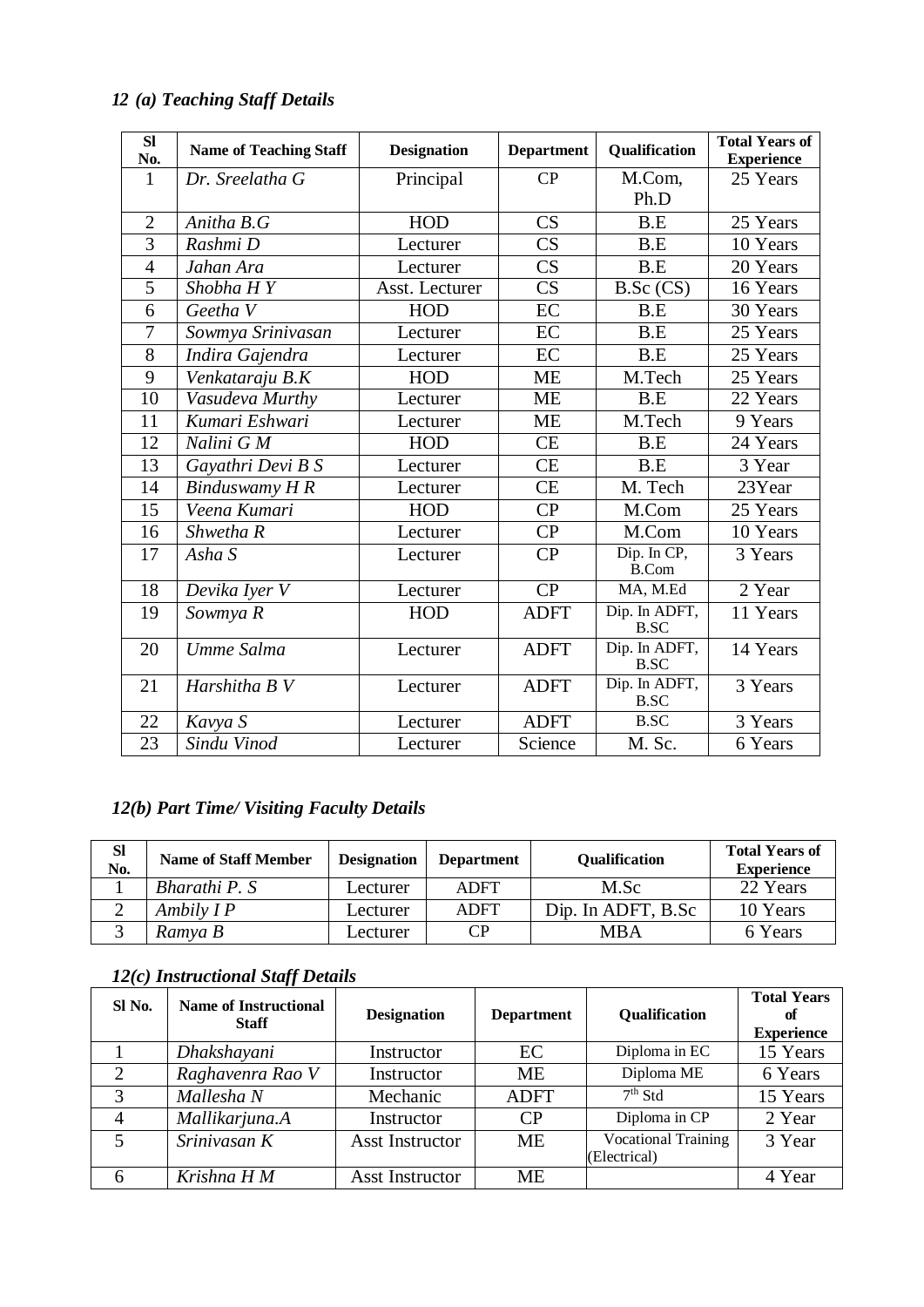# *12(d) Office & Admin Staff*

| SI No.         | <b>Name of Admin Staff</b> | <b>Designation</b> | <b>Department</b> | Qualification       | <b>Total Years of</b><br><b>Experience</b> |
|----------------|----------------------------|--------------------|-------------------|---------------------|--------------------------------------------|
|                | Munesh $K$                 | <b>Clerk</b>       | Admin             | B.Com               | 20 years                                   |
| $\overline{2}$ | Dharmappa $C S$            | Cashier            | Admin             | <b>B.</b> Sc, B. Ed | 19 years                                   |
| 3              | Raghu P.                   | Librarian          | Office            | M.Lib               | 2Year                                      |
| $\overline{4}$ | Chikkarangaiah             | Office Asst.       | Office            | <b>PUC</b>          | 7 Years                                    |
| 5              | Nagarathnamma R            | Office Asst.       | Office            | <b>PUC</b>          | 4 Years                                    |

| 13 | Eligibility for<br>Admission | SSLC / 10 <sup>th</sup> Std Pass             |
|----|------------------------------|----------------------------------------------|
|    | Fees in                      | Karnataka Students: Rs. 13,405/-             |
|    | <b>Rupees</b>                | Non-Karnataka Students: Rs. 20,755/-         |
|    | Admission                    | Last week of May to Mid-August of every year |
|    | Calendar                     |                                              |
| 14 | Infrastructural              |                                              |
|    | Information                  |                                              |
|    | Classroom /                  |                                              |
|    | Tutorial                     |                                              |
|    | Room                         |                                              |
|    | Facilities                   |                                              |
|    |                              | <b>Tutorial Room</b>                         |
|    |                              |                                              |
|    |                              |                                              |
|    |                              | $\bullet$                                    |
|    |                              |                                              |
|    |                              |                                              |
|    |                              |                                              |
|    |                              |                                              |
|    |                              |                                              |
|    |                              |                                              |
|    |                              |                                              |
|    |                              |                                              |
|    |                              |                                              |
|    |                              |                                              |
|    |                              |                                              |
|    |                              |                                              |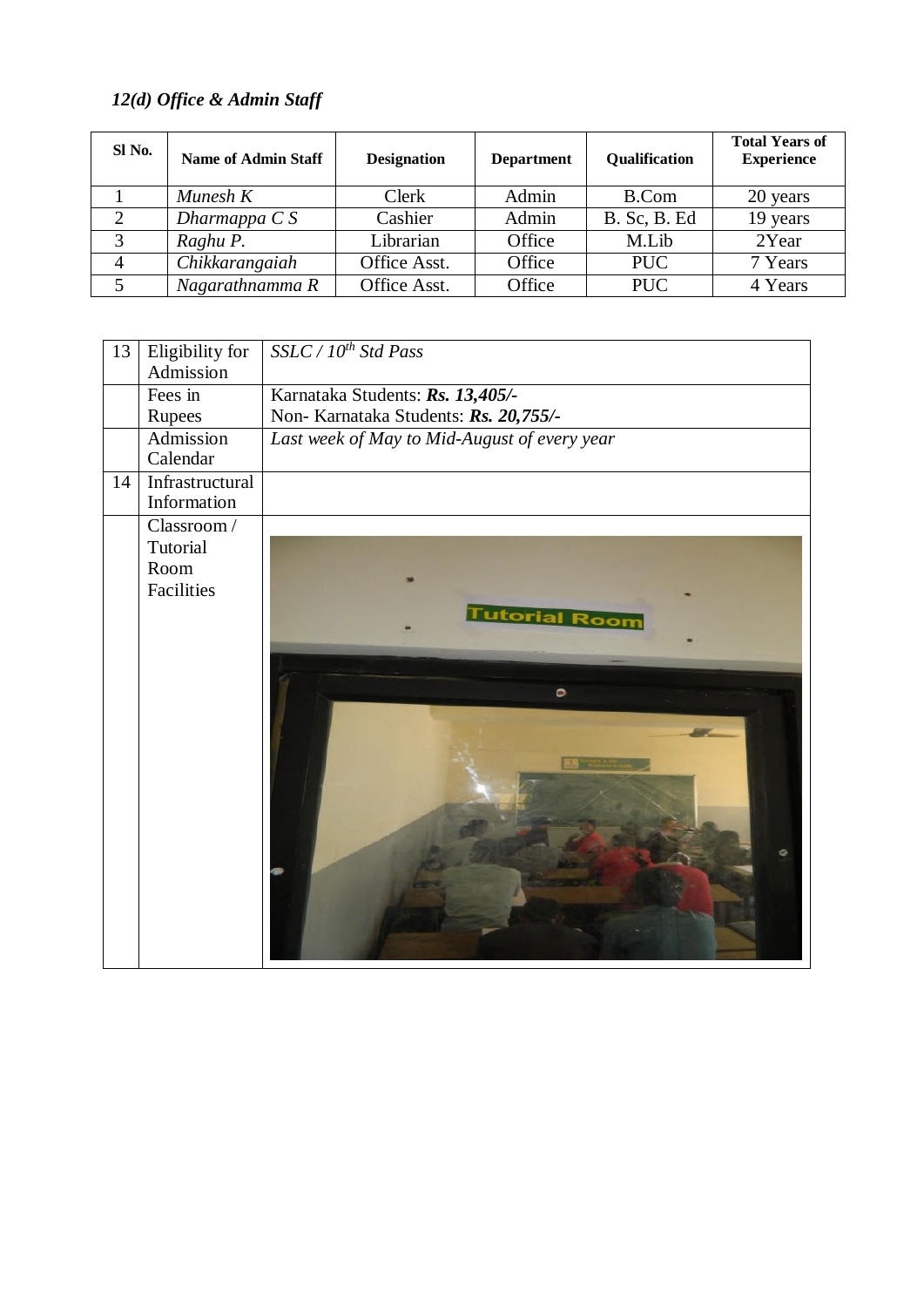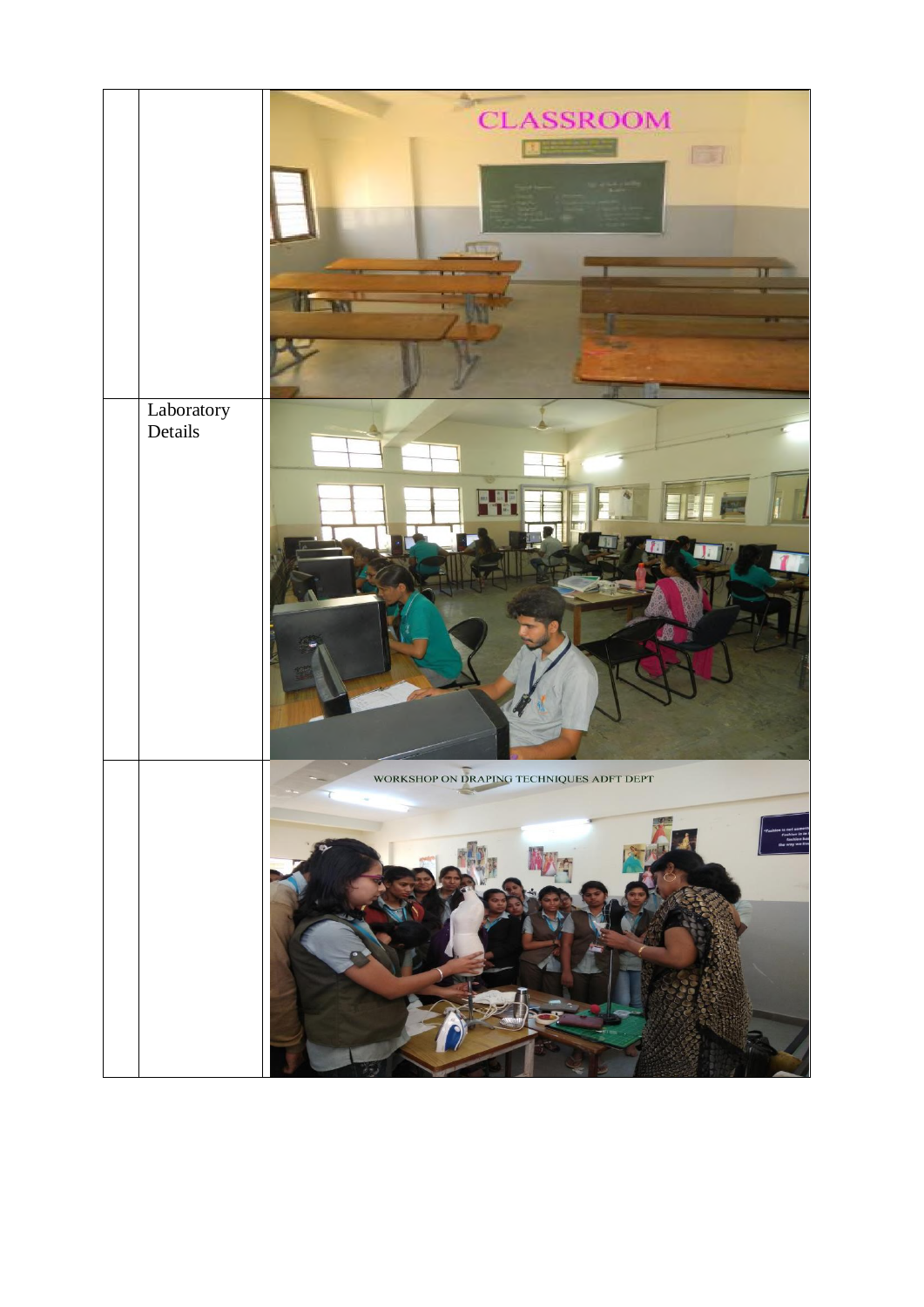| Computer<br>Centre            |                    |
|-------------------------------|--------------------|
|                               |                    |
| facilities                    |                    |
|                               |                    |
|                               | E                  |
|                               |                    |
|                               |                    |
|                               |                    |
|                               |                    |
|                               |                    |
|                               |                    |
|                               |                    |
|                               |                    |
| Library<br>facilities         |                    |
|                               |                    |
|                               |                    |
|                               | Г                  |
|                               |                    |
|                               | <b>ALL WHEN</b>    |
|                               | <b>ILL AND WIL</b> |
|                               |                    |
|                               |                    |
|                               |                    |
|                               |                    |
| Auditorium /<br>Seminar Halls |                    |
|                               |                    |
|                               | $\tilde{g}$        |
|                               |                    |
|                               |                    |
|                               |                    |
|                               |                    |
|                               |                    |
|                               |                    |
|                               |                    |
| Audio Visual                  |                    |
| $\operatorname{Room}$         |                    |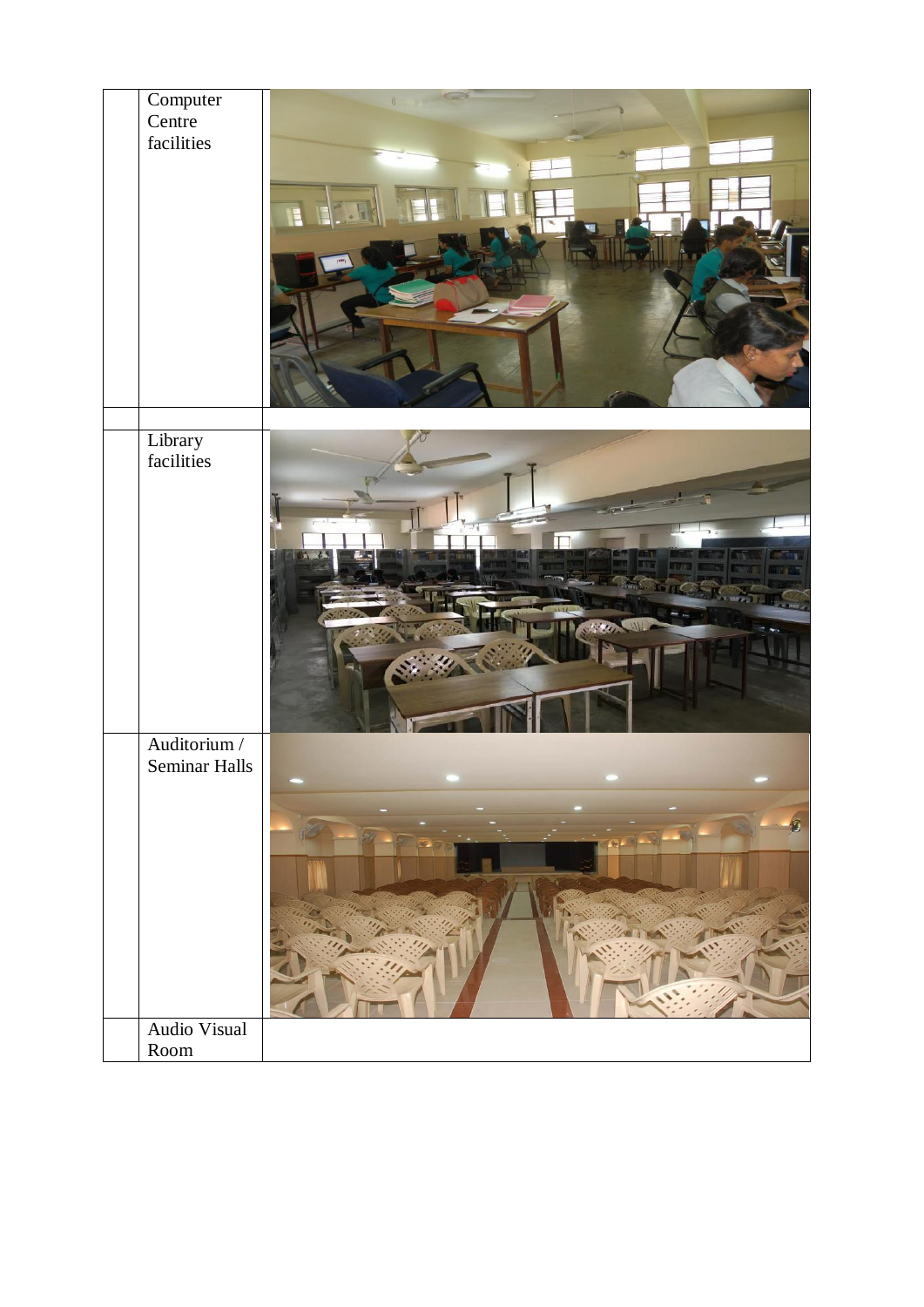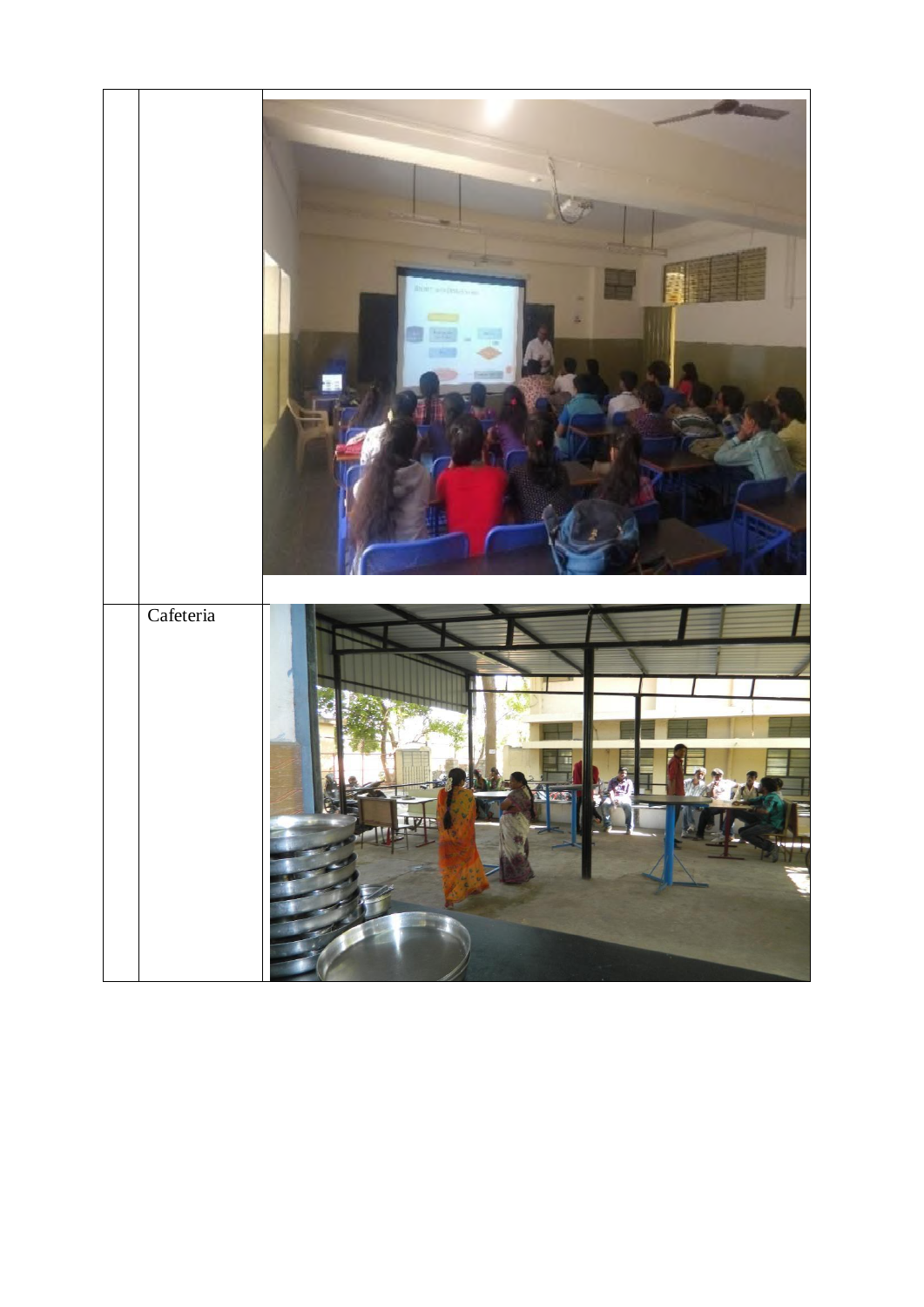|    | Outdoor                         |                                                                                                                                     |
|----|---------------------------------|-------------------------------------------------------------------------------------------------------------------------------------|
|    | <b>Sports</b><br>facilities     |                                                                                                                                     |
|    |                                 |                                                                                                                                     |
|    |                                 |                                                                                                                                     |
|    |                                 |                                                                                                                                     |
|    |                                 |                                                                                                                                     |
|    |                                 |                                                                                                                                     |
|    |                                 |                                                                                                                                     |
|    |                                 |                                                                                                                                     |
|    |                                 |                                                                                                                                     |
|    |                                 |                                                                                                                                     |
|    | Medical &                       | A visiting Doctor in college vicinity available.<br>a)                                                                              |
|    | other<br>Facilities at          | Emergency cases are referred to near by Nursing Home.<br>(b)                                                                        |
|    | Hostel                          |                                                                                                                                     |
| 16 | Academic                        | July – November & December to April                                                                                                 |
|    | Sessions                        |                                                                                                                                     |
|    | Examination                     | Semester                                                                                                                            |
|    | system, Year<br>/ Sem           |                                                                                                                                     |
|    | Period                          | Once in Six month                                                                                                                   |
|    | declaration of                  |                                                                                                                                     |
|    | results                         |                                                                                                                                     |
| 17 | Counseling /                    | HODs heads the mentoring cells - HOD - Class Teacher - Senior                                                                       |
|    | Mentoring                       | Students - Junior Students (Academically meritorious students<br>counsel the Junior Students in Academics)                          |
|    | Career                          | Students attend pool campus recruitment at different polytechnics                                                                   |
|    | Counseling                      | HODs guide them.                                                                                                                    |
|    | Medical                         | A visiting Doctor in college vicinity available<br>a)                                                                               |
|    | facilities<br><b>Students</b>   | b) Emergency cases are referred to near by Nursing Home.<br>In the pipeline                                                         |
|    | Insurance                       |                                                                                                                                     |
| 18 | <b>Students</b>                 |                                                                                                                                     |
|    | <b>Activity Body</b>            |                                                                                                                                     |
|    | Cultural                        | Intra college activities are conducted on various cultural, literal $\&$                                                            |
|    | activities &<br>Literary        | sports activities, equally distributing to odd & even semester.<br>Students participate in various Inter College activities.        |
|    | activities                      |                                                                                                                                     |
|    | Magazine /                      | Yearly magazine is released.                                                                                                        |
|    | Newsletter                      |                                                                                                                                     |
|    | Technical                       | Students are encouraged to participate National & State level                                                                       |
|    | exhibition/<br><b>Tech Fest</b> | Technical Paper presentation & many a times won prizes. They<br>also participated at National & State level technical exhibitions & |
|    |                                 | won prizes bringing laurels to the institution.                                                                                     |
|    |                                 | Every year final semester students display their technical projects                                                                 |
|    |                                 | developed by them at college level wherein junior students &                                                                        |
|    |                                 | parents are invited for the exhibition.                                                                                             |
|    | Industrial<br>Visits / Tours    | Tours & Industrial visits are organized department wise every year                                                                  |
|    | Alumni                          | under the guidance of HODs.<br>Yes                                                                                                  |
|    |                                 |                                                                                                                                     |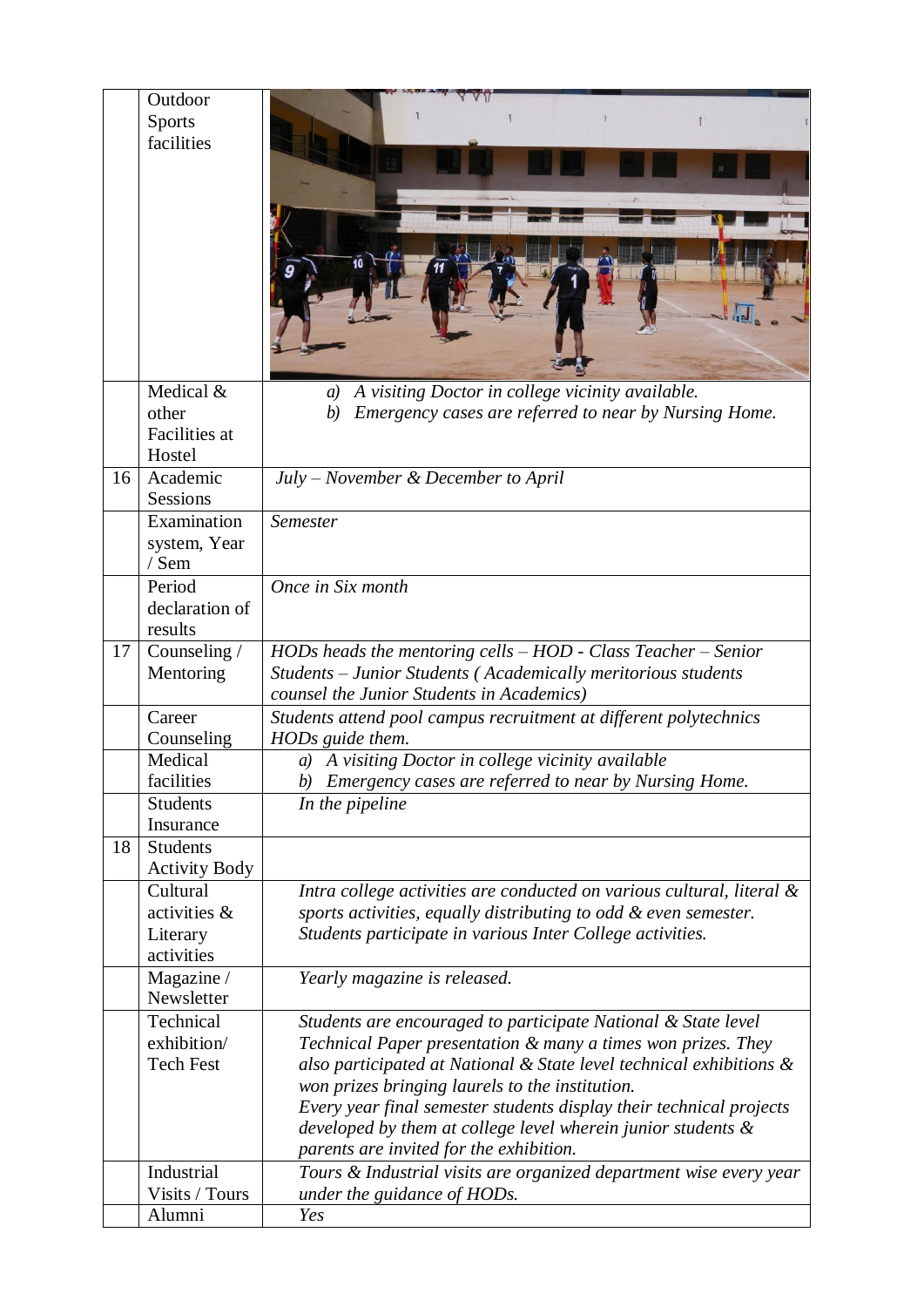|    | activities  |                                                                                                    |
|----|-------------|----------------------------------------------------------------------------------------------------|
| 19 | Name of the | Sri. Venkataraju B K                                                                               |
|    | Information |                                                                                                    |
|    | Officer for |                                                                                                    |
|    | <b>RTI</b>  |                                                                                                    |
|    | Designation | <b>HOD</b> (Mechanical Engineering)                                                                |
|    | Phone       | 9886604306                                                                                         |
|    | number with |                                                                                                    |
|    | STD Code    |                                                                                                    |
|    | Email       | bkvraj230168@gmail.com                                                                             |
| 20 | Mile stones | 2020-21                                                                                            |
|    |             | <b>Ouiz Competition for Engneering Branch students</b>                                             |
|    |             | Organised by T John Engineering College on the occasion of National                                |
|    |             | Engineers Day. Final Year CS Studetns Miss. Sunitha I.R awarded                                    |
|    |             | First Prize and Miss. Pallavi D.K. was awarded Second Prize.                                       |
|    |             |                                                                                                    |
|    |             | 2019-2020                                                                                          |
|    |             |                                                                                                    |
|    |             | Engineering Fair organized by Sir M Visvevaraiah Industrial &                                      |
|    |             | <b>Technological Museum</b>                                                                        |
|    |             | Students of VI Sem EC & ME were displayed their exhibits &                                         |
|    |             | participated in Quiz & paper presentation competition.                                             |
|    |             |                                                                                                    |
|    |             | <b>TecnoFair-2020 Inter Polytechnic Project Exhibition at PES</b>                                  |
|    |             | <b>Polytechnic</b>                                                                                 |
|    |             | Final years of $CS \& ME$ Students participated at the exhibition by<br>exhibiting their projects. |
|    |             |                                                                                                    |
|    |             | <b>Ramaiah Techno Fest 2020</b>                                                                    |
|    |             | Projects from CS, EC, ME & ADFT were exhibited at TechoFest 2020                                   |
|    |             | at Ramaiah Polytechnic of which 6 <sup>th</sup> sem CS students Priyanka,                          |
|    |             | Shwetha.M, M.Prajwal and Mahalakshmi won First prize with Rs.                                      |
|    |             | 20,000 cash prize for the project "Smart Machine for plastic waste                                 |
|    |             | disposal".                                                                                         |
|    |             |                                                                                                    |
|    |             | <b>VET Technovo 2020</b>                                                                           |
|    |             | A brief summary of the projects designed and displayed at the event.                               |
|    |             | Smart machine for plastic waste disposal                                                           |
|    |             | Smart agricultural system using sensors                                                            |
|    |             | Reversible data hiding in secured data transfer<br>$\bullet$                                       |
|    |             | Using periodic $\&$ session passwords for authentication in E-                                     |
|    |             | banking                                                                                            |
|    |             | Online Social media sharing using face authentication                                              |
|    |             | Fine grained two factor access control for web based cloud                                         |
|    |             | computing                                                                                          |
|    |             | Great hack, bringing awareness over cipher login session<br>$\bullet$                              |
|    |             | Smart Bridge and the flood detection using aurdino.<br>$\bullet$                                   |
|    |             | Blood bank management system                                                                       |
|    |             | Soldier health and position tracking system<br>$\bullet$                                           |
|    |             | Detection of potholes $\&$ speed breaker on road $\&$ detection of                                 |
|    |             | drowsiness                                                                                         |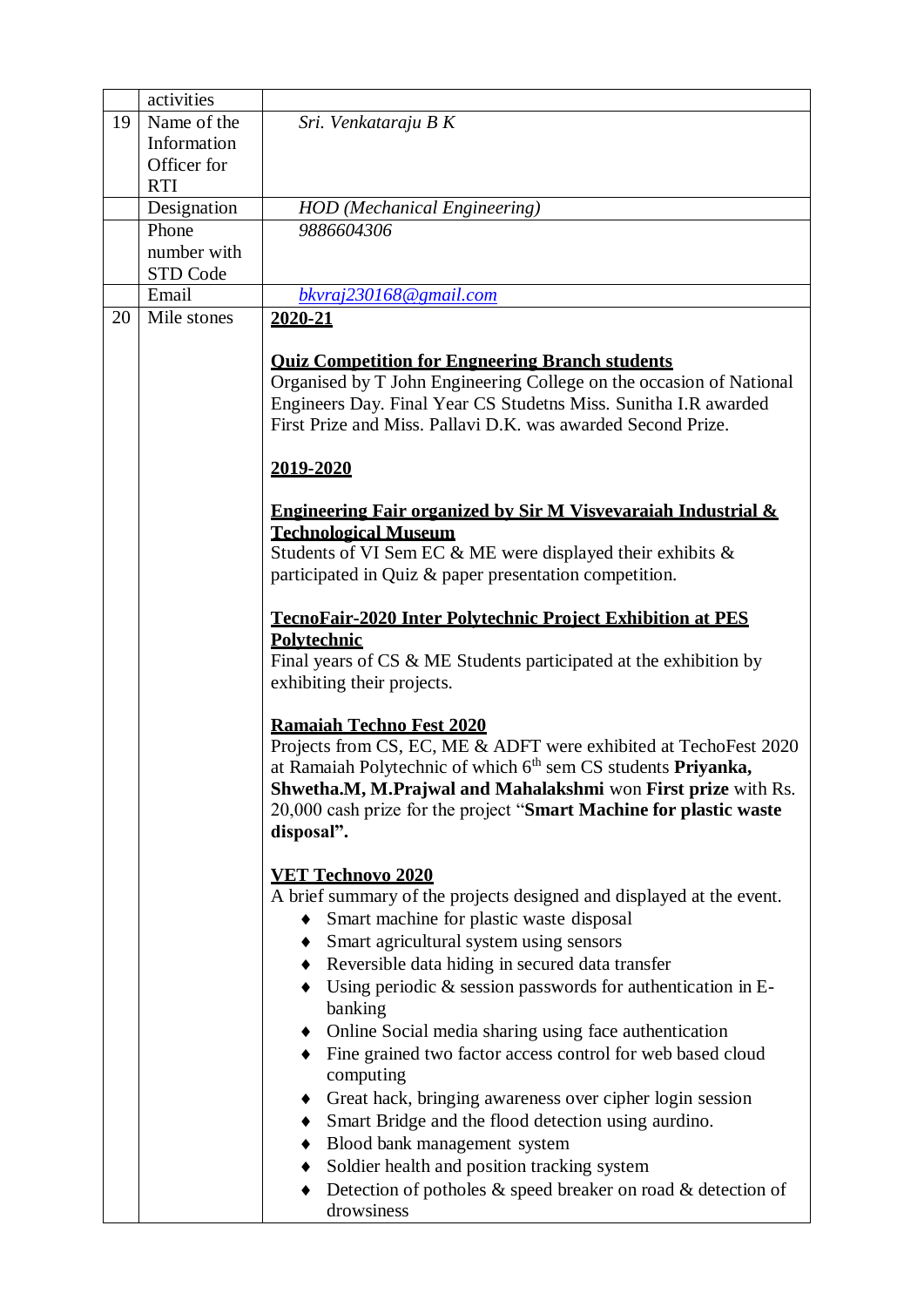| Online voting machine using finger print                                                                                                                   |
|------------------------------------------------------------------------------------------------------------------------------------------------------------|
| Automatic Tyre Inflation                                                                                                                                   |
| Hydraulic pressing jack machine                                                                                                                            |
| Pedal operated centrifugal pump and mobile charging                                                                                                        |
| Automatic railway gate control and obstacle detection system                                                                                               |
| Agricultural motor pump using smart system                                                                                                                 |
| Evening gown inspired by Galaxy                                                                                                                            |
| Gown inspired by Valentine's Day                                                                                                                           |
| Idea to increase the village income by managing the waste                                                                                                  |
| • Rainwater harvesting by ground water recharge                                                                                                            |
| Seva app, AC sensor, Eco Cooling Cap, Fettle Up, Maneuver                                                                                                  |
| Device                                                                                                                                                     |
|                                                                                                                                                            |
| 2018-19                                                                                                                                                    |
| Engineering Fair organized by Sir M Visvevaraiah Industrial &                                                                                              |
| <b>Technological Museum</b>                                                                                                                                |
| Students of CS, EC & ME were given platform to exhibit their                                                                                               |
| projects.                                                                                                                                                  |
| They also participated in paper presentation and quiz competition.                                                                                         |
| Rahul C.D of ME dept and Hemanth of EC dept won III prize in<br>Science Fair Quiz Competition.                                                             |
|                                                                                                                                                            |
| Ramaiah Techno Fest on 21st, 22 <sup>nd</sup> & 23 <sup>rd</sup> Feb 2019                                                                                  |
| Final year students of CS, EC participated in fest. EC students won the                                                                                    |
| III prize for the project "IOT and RFID based smart ration shop" and                                                                                       |
| awarded with Rs. 10,000 cash prize and Trophy.                                                                                                             |
| Implementation of vehicle safety, drowsiness detection and                                                                                                 |
| alcohol intoxication detection".                                                                                                                           |
| • Machine Learning Methods for Heart Disease prediction with<br>claims data                                                                                |
| Wi-Fi and Bluetooth based smart lawn sprinklers controller.                                                                                                |
| $\bullet$ IOT & RFID based smart ration shop.                                                                                                              |
|                                                                                                                                                            |
| <b>FURORE 2019</b>                                                                                                                                         |
| Students of VI sem ADFT participated in Intercollege Fashion show                                                                                          |
| on March 2019 at Dayanand Sagar of Engineering.                                                                                                            |
|                                                                                                                                                            |
| 2017-2018                                                                                                                                                  |
| Engineering Fair organized by Sir M Visvevaraiah Industrial &<br>Technological Museum on 15 <sup>th</sup> , 16 <sup>th</sup> & 17 <sup>th</sup> March 2018 |
| Students gave project presentations on the following topics                                                                                                |
| Wireless gas sensor the detect hazardous gas leakage in gas pipeline                                                                                       |
| Vehicle to vehicle communication                                                                                                                           |
| <b>Electronic Demonetization</b>                                                                                                                           |
| Consolation prizes for Inter College quiz competition won by EC                                                                                            |
| students.                                                                                                                                                  |
|                                                                                                                                                            |
|                                                                                                                                                            |
| <b>TEKBIZ@SJP 2018</b><br>Final year Computer Science Engg. Students took part in Inter college                                                            |
| Computer fest organized by Department of Computer Science at SJ                                                                                            |
|                                                                                                                                                            |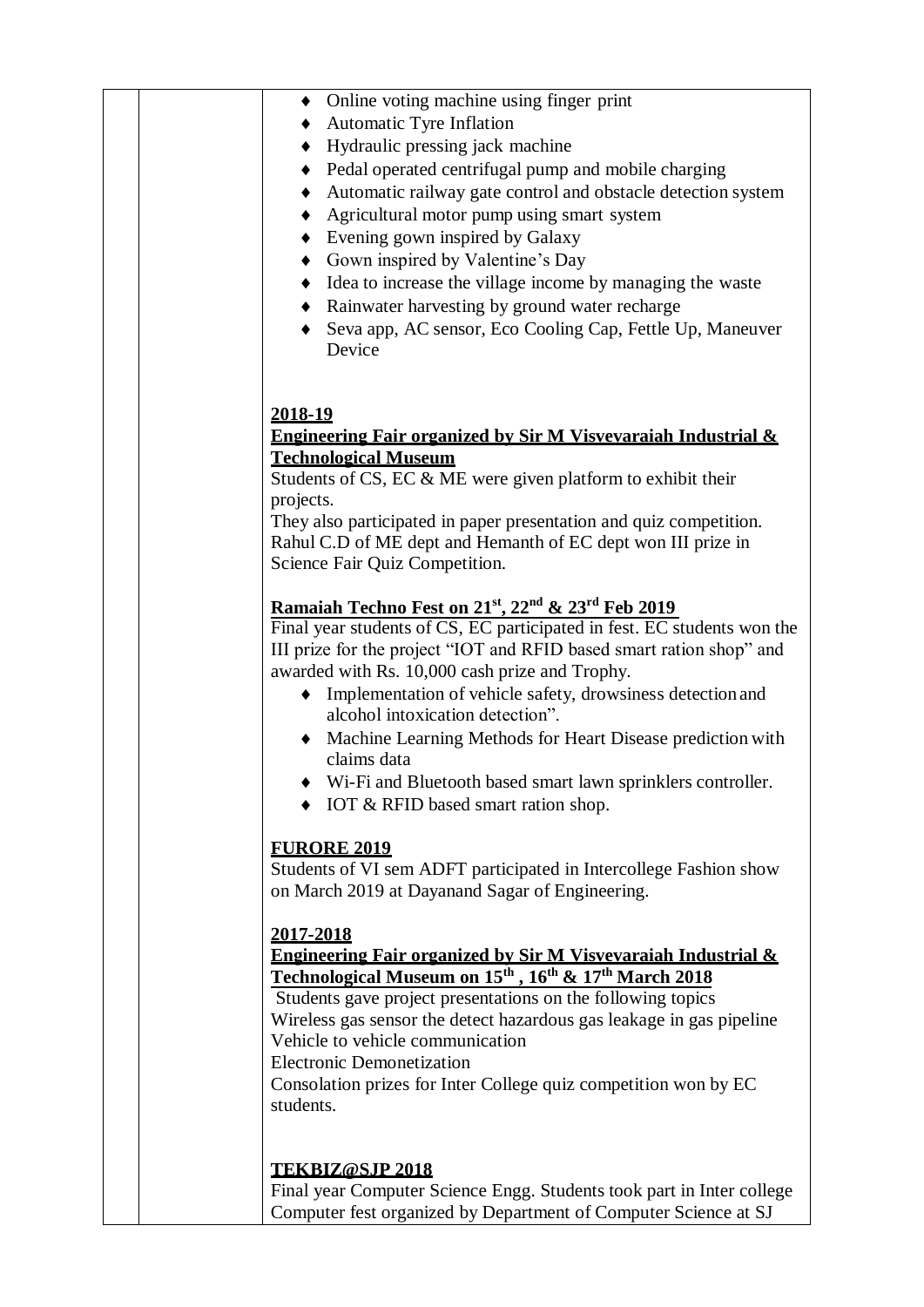| Polytechnic on 27-03-2018.                                                                                                                                                                                                                                                                                                                                                                                                                                                                                                                                                                                                                                                                                                                                                                                                                                                                                                                                                            |
|---------------------------------------------------------------------------------------------------------------------------------------------------------------------------------------------------------------------------------------------------------------------------------------------------------------------------------------------------------------------------------------------------------------------------------------------------------------------------------------------------------------------------------------------------------------------------------------------------------------------------------------------------------------------------------------------------------------------------------------------------------------------------------------------------------------------------------------------------------------------------------------------------------------------------------------------------------------------------------------|
| <b>Faccio 2018</b><br>Fashion Technology students participated in Faccio –<br>208<br>Intercollege Fashion Fest organized by VET First Grade College on<br>28 <sup>th</sup> March 2018.<br>Students designed the traditional Kalamkari theme with trendy western<br>silhouettes and won third prize $\&$ were awarded with trophy and<br>certificates.                                                                                                                                                                                                                                                                                                                                                                                                                                                                                                                                                                                                                                 |
| Tekno Fest 2018 at Ramaiah Polytechnic, Bangalore<br>Final Students from Computer Science Engg., Electronics &<br>Communication Engg. & Apparel Design & Fabrication Technology<br>with zeal and enthusiasm in presenting their projects at Ramaiah<br>Polytechnic on 22 <sup>nd</sup> and 23 <sup>rd</sup> March 2018.<br>• Wireless gas sensor to detect hazardous gas leakage in gas<br>pipeline by Mr. Chethan M H & Chandrashekar, VI Sem / EC<br>$\blacklozenge$ Vehicle to vehicle communication by Surya R & Santhosh M,<br>VI Sem / EC<br>$\bullet$ Electronic Demonitisation by Raja S & Hariprsad, VI Sem / EC<br>• Cloud IOT based RFID, GPS Smart ticketing for BMTC by<br>Suhas V Naik & Somesh J, VI Sem / CS<br>A secure and verifiable access control scheme for Big Data<br>storage in clouds by Pradeep Kumar P N & Bhaskar M A, VI<br>Sem / CS<br>Cockpit white box by Chandana J & Vasantha Kumar D, VI<br>Sem / CS<br>• Gown by Bhoomika & Group, VI Sem / ADFT |
| Western Gown by Vijayashree & Group, VI Sem / ADFT                                                                                                                                                                                                                                                                                                                                                                                                                                                                                                                                                                                                                                                                                                                                                                                                                                                                                                                                    |
| 2016-2017<br><b>TEKBIZ@SJP</b><br>Final year Computer Science Engg. Students took part in Inter college<br>Computer fest organised by S J Polytechnic on 20-03-2017<br>First Prize : Presentation for latest IT trends by Sahana K V,<br>VI Sem / CS<br>$Culrav - 2017$<br>Polytechnic students are participated in CULRAV 2017 organized by<br>V E T First Grade College on 19/02/2017 and they gave tough<br>competition to the Degree Stream students, ADFT Students designed<br>alluring outfits for "Chocolate theme" which was appreciated by the<br>audience and was also published in Deccan Herald Newspaper<br><b>First Prize :</b> Coding & Debugginh by Naveen K & Pavan<br>$\bullet$<br>Kumar M, CS<br>• Second Prize: Group Song by Ashwini & Group, ADFT<br><b>Second Runner up:</b> Miss Culrav 2017 by Nithyashree J Patel,<br><b>ADFT</b>                                                                                                                           |
| Teknofest - 2017 at Ramaiah Polytechnic                                                                                                                                                                                                                                                                                                                                                                                                                                                                                                                                                                                                                                                                                                                                                                                                                                                                                                                                               |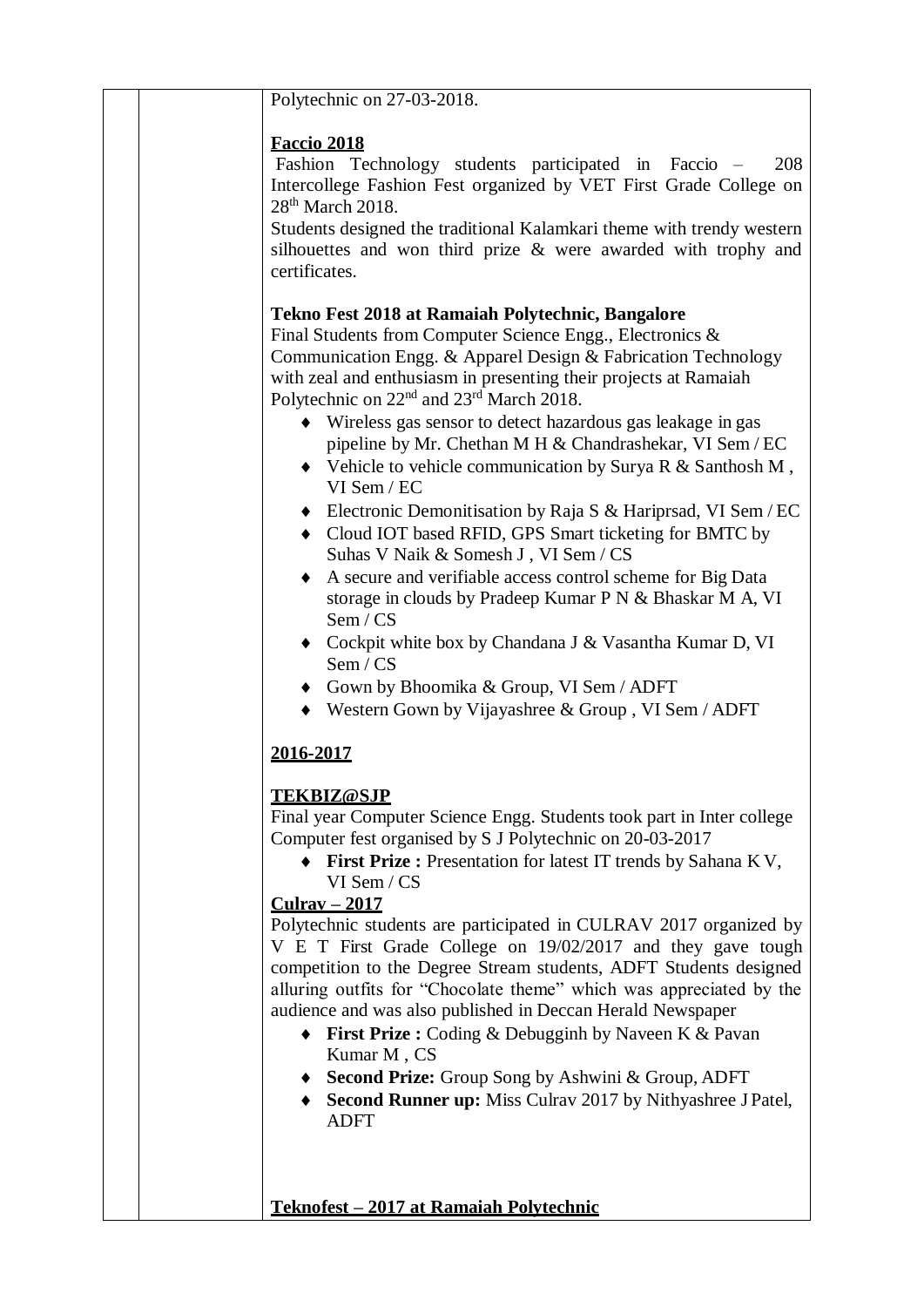| Polytechnic students are participated at Teknofest - 2017 at Ramaiah<br>Polytechnic, Bangalore on 28/02/2017 and 01/03/2017 |
|-----------------------------------------------------------------------------------------------------------------------------|
| First Prize: Garbage Collection process using Android                                                                       |
| Application by Mujahid Pasha & Musadiq Ahmed, VI Sem/<br><b>CS</b>                                                          |
| <b>Second Prize:</b> Security Operations with wireless secured                                                              |
| communication & tracking Device by Archana S & Sahana K<br>V, VI Sem / CS                                                   |
| • Third Prize : Lighting Theme by Arpitharaj C N & Group, VI                                                                |
| Sem / FT                                                                                                                    |
| Torque $-2017$                                                                                                              |
| Polytechnic students participated in Inter college Fest organized by                                                        |
| Baldwin Polytechnic Torque -2017 students won prizes in 22 events                                                           |
| and the glory of winning overall trophy for the fourth time.                                                                |
| <b>First Prize:</b> Photography by Tejaswi Devang, ADFT                                                                     |
| Second Prize: Foot Loose by Megharaj R, Civil Engg.                                                                         |
| First Prize: Solo Singing by Ganga R J, ADFT<br>٠                                                                           |
| First Prize: Solo Dance by Megharaj R, Civil Engg.<br>٠                                                                     |
| <b>Second Prize :</b> Group Singing by Ganga R J & Group, ADFT                                                              |
| First Prize : Group Dance by Ashwini & Group, CP<br>٠                                                                       |
| Third Prize : Duo Dance by Megharaj & Ashwini<br>٠                                                                          |
| First Prize: Mad Adds by Umesh & Group, ADFT<br>٠                                                                           |
| <b>First Prize:</b> Mockrock by Arpitha & Group, ADFT<br>$\blacklozenge$                                                    |
| First Prize : Fashion Show by Arpitha & Group, ADFT                                                                         |
| <b>Third Prize:</b> Short Film by Umesh & Group, ADFT<br>$\bullet$                                                          |
| First Prize : Ekabana by Supriya & Group, ADFT<br>٠                                                                         |
| Second Prize : Pick & Speak by Karthik Kumar S, CP<br>٠                                                                     |
| Second Prize : Mehendi by Tejaswini, ADFT                                                                                   |
| Second Prize : Connections by Nainisha & Group, ADFT<br>٠                                                                   |
| <b>Third Prize:</b> Connections by Rohan & Group, CS                                                                        |
| <b>Second Prize :</b> Sketching by Sushmitha, ADFT                                                                          |
| Third Prize: Sketching by Banupriya, ADFT                                                                                   |
| Second Prize: Rangoli by Arpitha & Group, ADFT                                                                              |
|                                                                                                                             |
| • Second Prize : Face painting by Supriya, ADFT                                                                             |
| <b>First Prize:</b> Flameless Cooking by Supriya & Group, ADFT                                                              |
| <b>First Prize:</b> Quiz by Archana & Group, CS                                                                             |
| <b>First Prize:</b> Dumbcharades by Sahana K V & Group, CS                                                                  |
| Second Prize : Collage by Nidhi & Group, ADFT                                                                               |
| <u>2015-16</u>                                                                                                              |
| Intercollege competition conducted by VET FGC Culrav – 2016                                                                 |
| <b>First Prize: N F S Gaming</b>                                                                                            |
| <b>Second Prize: Group Dance</b>                                                                                            |
| $\triangle$ Second Prize : Coding & Debugging                                                                               |
| <b>Third Prize: Fashion Show</b>                                                                                            |
| <b>Third Prize: Group song</b><br>٠                                                                                         |
|                                                                                                                             |
| Inter college competition conducted by Baldwin Polytechnic -                                                                |
| Torque 2016                                                                                                                 |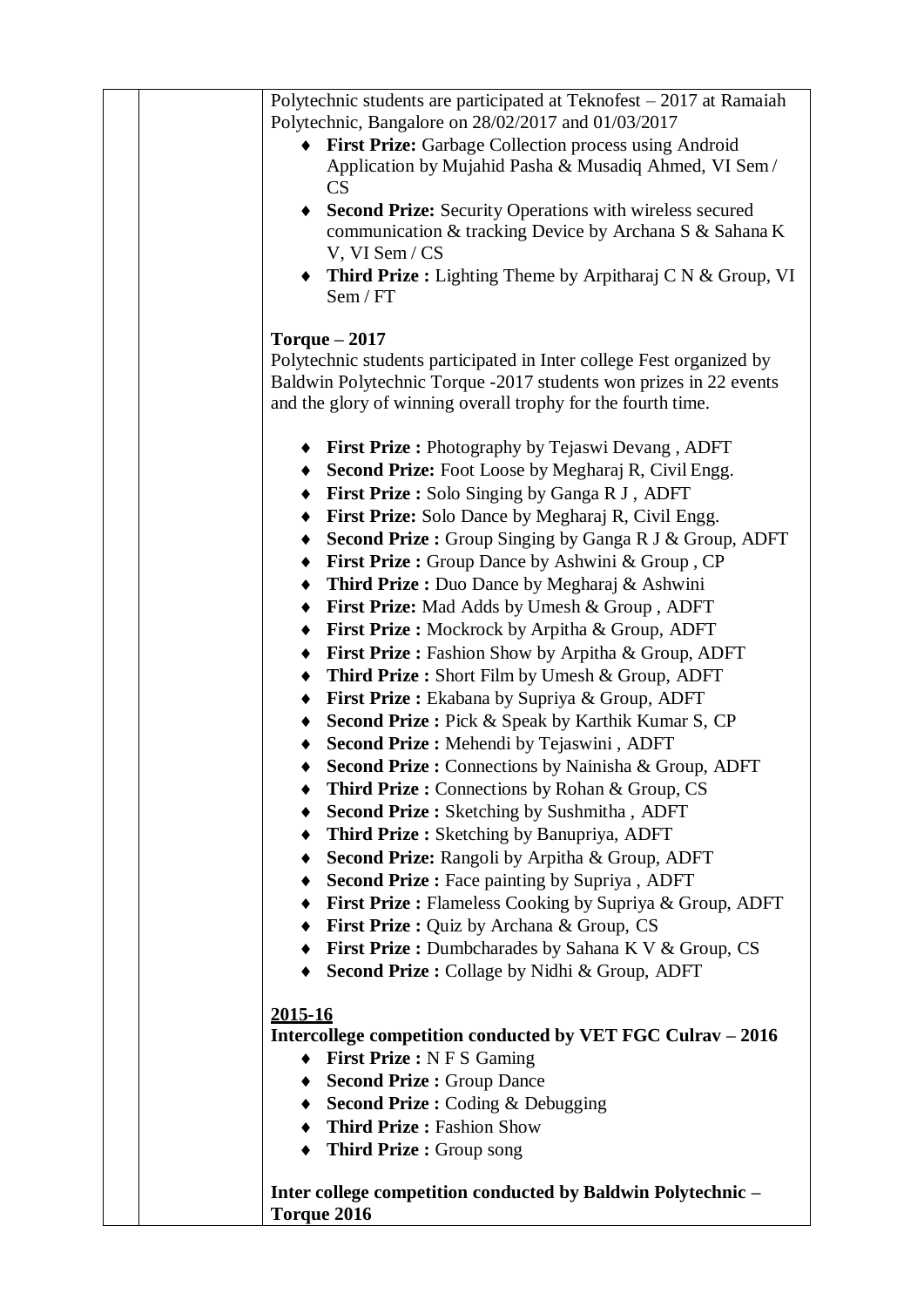| ◆ First Prize : Group Dance by EC students                                                                                                  |
|---------------------------------------------------------------------------------------------------------------------------------------------|
| <b>First Prize:</b> Sketching by ADFT Students                                                                                              |
| First Prize : Mock Rock by ADFT Students                                                                                                    |
| ♦ First Prize : Debate by CS Students                                                                                                       |
| ♦ First Prize : Quiz by CS Students                                                                                                         |
| First Prize : Fashion Show by ADFT Students                                                                                                 |
| • First Prize : Face Painting by ADFT Students                                                                                              |
| First Prize : Ekkebana by ADFT Students                                                                                                     |
| ◆ Second Prize : Rangoli by ADFT Students                                                                                                   |
| Second Prize : Mad adds by ADFT Students                                                                                                    |
| <b>Second Prize : Connections by ADFT Students</b>                                                                                          |
|                                                                                                                                             |
| <b>Second Prize : Collage by ADFT Students</b>                                                                                              |
| <b>Second Prize : Group Song by Civil Students</b>                                                                                          |
| • Third Prize : Flameless Cooking by ADFT students                                                                                          |
| Third Prize : Solo song by ADFT Students                                                                                                    |
| Third Prize: Short Movie by ADFT students                                                                                                   |
|                                                                                                                                             |
| Glory of winning overall trophy for the third time                                                                                          |
| <b>VISAI - 2016</b>                                                                                                                         |
| Polytechnic students are participated at VISAI – 2016, Chennai                                                                              |
| and won special prize in project exhibition.                                                                                                |
| $\bullet$ DL based accident avoidance system by Manjunath K &                                                                               |
| Group, CS                                                                                                                                   |
| Accident Detection and curve management by Rakesh M $&$                                                                                     |
| Group, EC                                                                                                                                   |
| Accident preventing system in Train by Supreeth B V $\&$                                                                                    |
| Group, EC                                                                                                                                   |
|                                                                                                                                             |
| 2014-15                                                                                                                                     |
| National Level Technical Projects competition orgranised at<br>VELTECH University, Chennai on 23 <sup>rd</sup> & 24 <sup>th</sup> Feb 2015. |
| <b>First prize:</b> Automated power generation using load sensor,                                                                           |
| footstep using Piezzo electric, speed breaker in toll system,                                                                               |
| controlled by RFID & GSM by Mr. Sagar & Group VI Sem / CS                                                                                   |
|                                                                                                                                             |
| <b>First Prize:</b> Automated power generation using load sensor,                                                                           |
| footstep using Piezzo electric, speed breaker in toll system,                                                                               |
| controlled by RFID & GSM by Mr. Girish & Group VI Sem / EC                                                                                  |
|                                                                                                                                             |
| Inter College cultural Fest organized by V E T First Grade College<br>on 04th Feb 2015                                                      |
|                                                                                                                                             |
| $\bullet$ First Prize: Fashion show by Miss. Gopika & Group VI sem                                                                          |
| <b>ADFT</b>                                                                                                                                 |
| <b>First Prize:</b> NFS Dance by Mr. Mohammed Ibrahim, II Sem/                                                                              |
| <b>CS</b>                                                                                                                                   |
|                                                                                                                                             |
|                                                                                                                                             |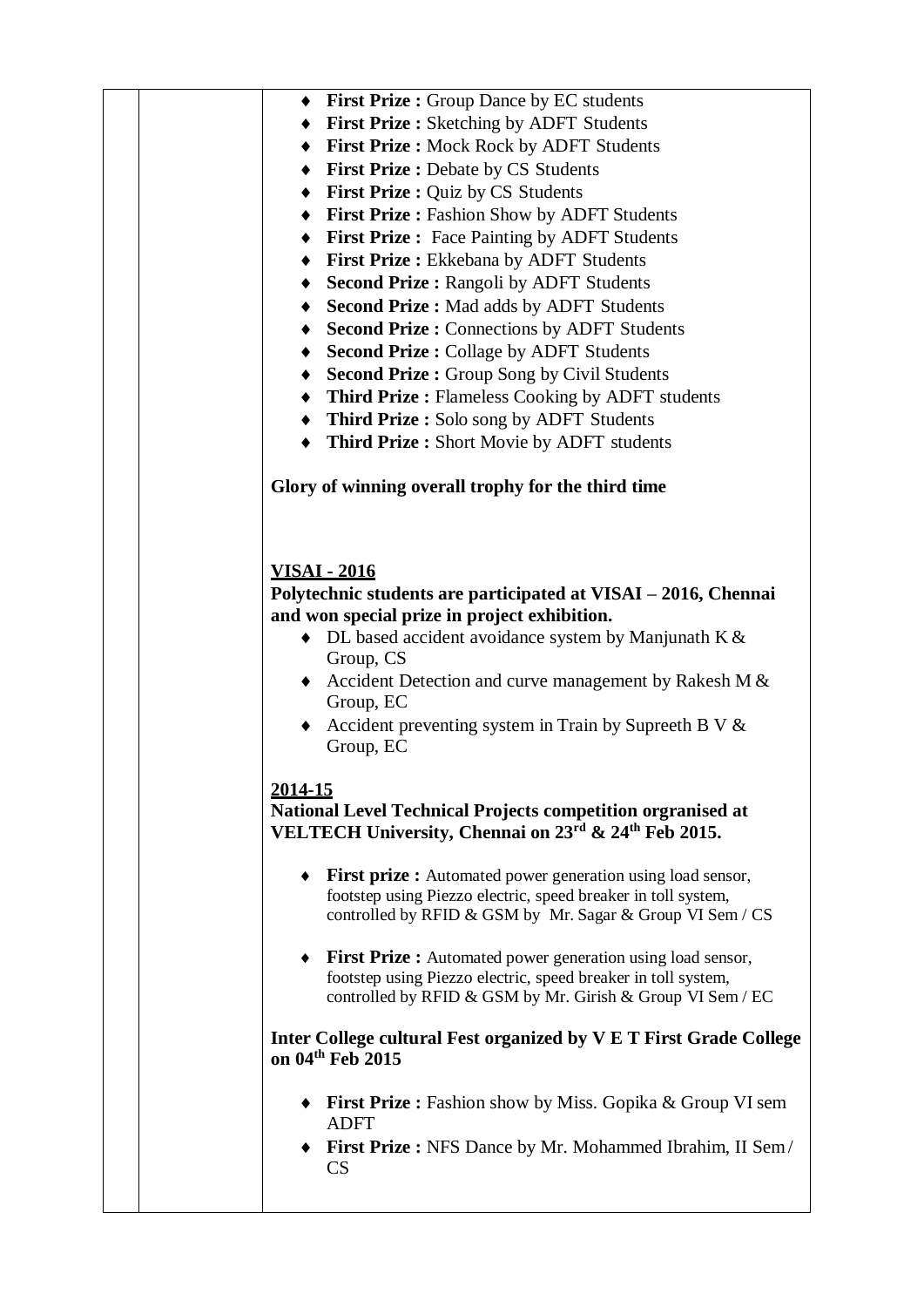|                                            | <b>Baldwin Inter college Fest TORQUE-2015</b>                                                                                                                                                                                                                                                                                                                                                                                                                                                                     |
|--------------------------------------------|-------------------------------------------------------------------------------------------------------------------------------------------------------------------------------------------------------------------------------------------------------------------------------------------------------------------------------------------------------------------------------------------------------------------------------------------------------------------------------------------------------------------|
|                                            | • First Prize: Fashion show by Ms. Gopika S & Group (students<br>from ADFT, ME & CE)<br>First Prize: Ekabana by Ms. Samrudha P B & Ms. Gopika S, VI                                                                                                                                                                                                                                                                                                                                                               |
| Sem / FT                                   | <b>Second Prize:</b> Group Dance by Ms. Madhuri P & Group, VI sem /                                                                                                                                                                                                                                                                                                                                                                                                                                               |
| CP                                         |                                                                                                                                                                                                                                                                                                                                                                                                                                                                                                                   |
|                                            | Second Prize: Dumbcharades by Ms. Arpitha T A Group, VI Se CS                                                                                                                                                                                                                                                                                                                                                                                                                                                     |
|                                            | Second Prize: Mehendi by Ms. Ranjitha V, VI Sem / FT<br>Second Prize: Flameless Cooking by Ms. Deepika M & Ms.<br>Samrudha P B, VI Sem / FT                                                                                                                                                                                                                                                                                                                                                                       |
|                                            | Second Prize: Solo Song Mr. . Akhilesh Kumar, IV Sem / ME                                                                                                                                                                                                                                                                                                                                                                                                                                                         |
|                                            | Second Prize: Mad adds by Mr. Umesh M & Group, FT Students                                                                                                                                                                                                                                                                                                                                                                                                                                                        |
|                                            | Second Prize: Foot loose by Ms. Gopika S, VI Sem / FT                                                                                                                                                                                                                                                                                                                                                                                                                                                             |
| CE                                         | Second Prize: Face Painting by Ms. Gopika, VI Sem / FT<br>Third Prize: Group Song by Ms. Radha V Bhat & Group, VI Sem /                                                                                                                                                                                                                                                                                                                                                                                           |
|                                            | Third Priz: Rangoli by Ms. Dimple & Group, FT Students<br>Won overall Trophy for best performance & participation                                                                                                                                                                                                                                                                                                                                                                                                 |
| & 18 <sup>th</sup> March 2015              | At Engineer Fair organized by Sir VITM, Bangalore on 16 <sup>th</sup> , 17 <sup>th</sup>                                                                                                                                                                                                                                                                                                                                                                                                                          |
| , VI Sem / EC                              | • First Prize: Intelligent breaking system and fire protection Volvo<br>bus by Mr. Vasanth Kumar & Group, VI Sem / EC<br>Consolation Prize: Smart Irrigation System by Ms. Roopa & Group                                                                                                                                                                                                                                                                                                                          |
| 2013-14                                    |                                                                                                                                                                                                                                                                                                                                                                                                                                                                                                                   |
|                                            | Torque 2014 organized by Baldwin Polytechnic, Bangalore on $7th$ &                                                                                                                                                                                                                                                                                                                                                                                                                                                |
|                                            | 8 <sup>th</sup> Feb 2014, Overall Best Prize for various competitions viz., Group                                                                                                                                                                                                                                                                                                                                                                                                                                 |
|                                            | Dance, Cooking Without Fire, Collage, Debate, Foot Loose, Face                                                                                                                                                                                                                                                                                                                                                                                                                                                    |
|                                            | Painting, Dumb Chards by FT and CP students.                                                                                                                                                                                                                                                                                                                                                                                                                                                                      |
| Department.<br>$\triangleright$ VISAI-2014 | $\triangleright$ <b>Tantrik Sourabha</b> – 2014 National Level Technical Paper<br>Presentation / Project Exhibition held at Nidasoshi Polytechnic,<br>Hukkeri, Belgaum on 07 <sup>th</sup> March 2014 and won First Prize for<br>Project Smart Phone based Automated Irrigation System by<br>Sudharshan .L & Somashekar .B.S of Computer Science<br>organized at VELTECH UNIVERSITY at<br>Chennai on $23^{\text{rd}}$ & $24^{\text{th}}$ Feb 2014, and several prizes as follows<br><b>Best Team Work Award -</b> |
|                                            | Project : Surveillance Robot<br>Team Members - Damodaran R, Mathew Steven D, Gowthami<br>K Murthy, Shivaraju K M, Meghanath Rao.<br><b>Best Project Display Award -</b>                                                                                                                                                                                                                                                                                                                                           |
|                                            | Project: Advance Intelligent Theatre<br>Team Members – Kiran Kumar V, Dinesh Chandra P S,<br>Gowthami Deshpande, Koushik K, Nithesh R, Anitha R                                                                                                                                                                                                                                                                                                                                                                   |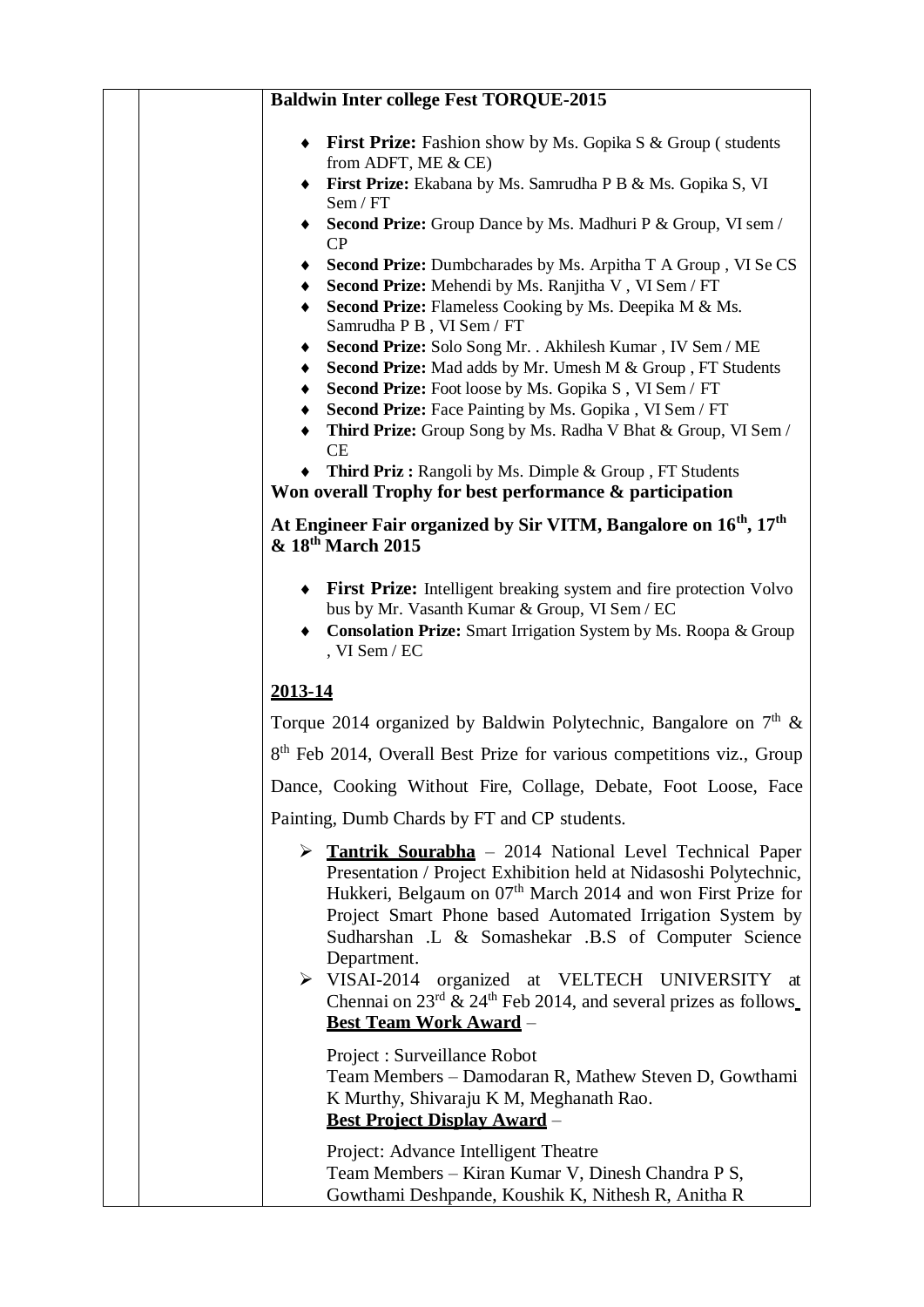| <b>Third Prize:</b><br>Project: All Terrain Multi-Tasking remotely operated vehicle<br>(Amphibian Robo)<br>Team Members – Bharath Kumar S, Ashwini K, Shashi Kumar<br>S, Suresh C, Bhavani V<br><b>Consolation Prize-</b><br>Project: E-money Technology<br>Team Members – Shiva Kumar P, Sandeep C, Sandeep M,<br>Umesh K, Manjunath S, Devendra M<br>$\triangleright$ Sixth Semester Fashion Technology students won the Second<br>prize with cash award of Rs. 10,000/- at fashion show<br>organized by Dream Zone at Shikshakara Bhavana, Bangalore<br>$\triangleright$ At Engineer Fair orgasinzed at Sir VITM, Bangalore, from 23 <sup>rd</sup><br>to $25th$ May 2013 and several prizes won by Electronics &<br>Communication Engg. as follows:<br><b>First Prize</b>                                                                                                                                                                                                                              |
|-----------------------------------------------------------------------------------------------------------------------------------------------------------------------------------------------------------------------------------------------------------------------------------------------------------------------------------------------------------------------------------------------------------------------------------------------------------------------------------------------------------------------------------------------------------------------------------------------------------------------------------------------------------------------------------------------------------------------------------------------------------------------------------------------------------------------------------------------------------------------------------------------------------------------------------------------------------------------------------------------------------|
| Project Name: Raitha Mithra<br>Team Members:<br>Sri.<br>Sachin Kumar<br>Kum.<br>$\&$<br>Vibhashree B V<br><b>Second Prize</b>                                                                                                                                                                                                                                                                                                                                                                                                                                                                                                                                                                                                                                                                                                                                                                                                                                                                             |
| Project Name: Mining Robo                                                                                                                                                                                                                                                                                                                                                                                                                                                                                                                                                                                                                                                                                                                                                                                                                                                                                                                                                                                 |
| <b>Fourth Prize</b>                                                                                                                                                                                                                                                                                                                                                                                                                                                                                                                                                                                                                                                                                                                                                                                                                                                                                                                                                                                       |
| Project Name: Baby Pram<br>Team Members: Pavan Kumar A & Praveen C<br>Sri. Sachin Kumar won First Prize in Paper Presentation<br>on Water Management<br>Sri. Nagarjun T & Sri. Praveen C won the first prize in<br>the quiz competition<br>AVISHKAR-2013 held<br>↘<br>at ML Bharatesh Polytechnic,<br>Belagaum on 8th $\&$ 9 <sup>th</sup> April 2013 and won the First Prize for<br>the project Android Controlled Robot by Sri. Suryakanthan K<br>& Sri. Saravana V of Computer Science Department<br>EXPECHNOVISION-2013 held at C B Kore Polytechnic,<br>Chikkodi on 5 <sup>th</sup> April 2013 and won Third Prize for the Project<br>Baby Pram by Sri. Pavan Kumar A & Sri. Praveen C of<br>Electronics & Communication Engg. Department.<br>$\triangleright$ National Level Seminar on Energy Environment & Engg. held<br>at Karpagam Polytechnic College, Coimbatore on 02 <sup>nd</sup> Feb<br>2013, won First Prize by Sri. Suryakanthan K & Sri. Saravana<br>V of Computer Science Department. |
| 2012-13                                                                                                                                                                                                                                                                                                                                                                                                                                                                                                                                                                                                                                                                                                                                                                                                                                                                                                                                                                                                   |
| "Do It Yourself" Technical Project exhibition at Vidya Vikas<br><b>Institute of Technology, Mysore</b><br>• Neo Natal Care Unit – a Project designed by VI Sem, $E & C$<br>Students headed by Mr.Anand Benjamin Mirajakar & Team<br>won I Prize                                                                                                                                                                                                                                                                                                                                                                                                                                                                                                                                                                                                                                                                                                                                                           |
| At Engineer Fair organized at Sir. VITM, Bangalore                                                                                                                                                                                                                                                                                                                                                                                                                                                                                                                                                                                                                                                                                                                                                                                                                                                                                                                                                        |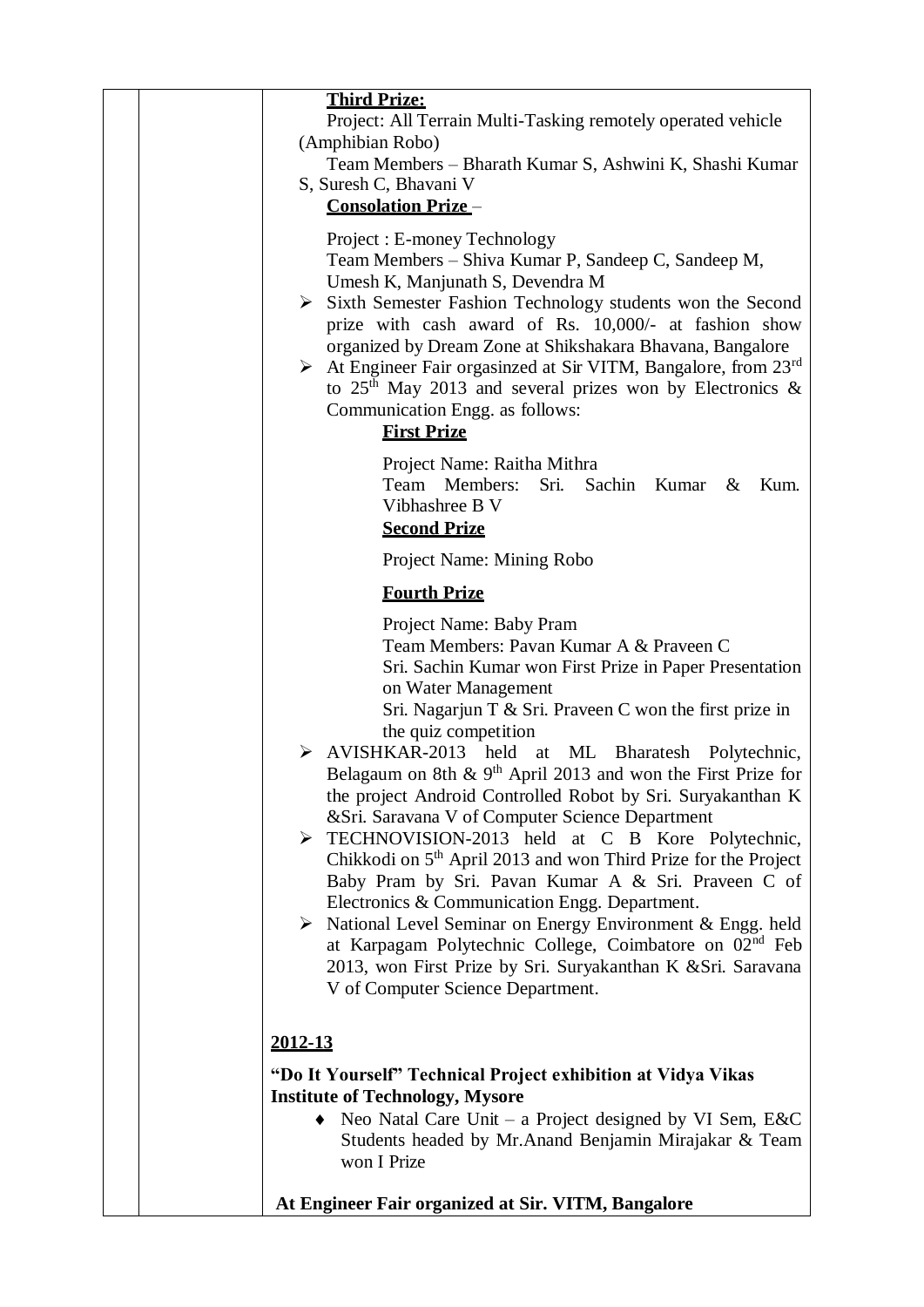| $\bullet$ Neo Natal Care Unit – a Project designed by VI Sem<br>Students headed by Mr. Anand Benjamin Mirajakar & Team<br>won I Prize                                                                                                                                                                           |
|-----------------------------------------------------------------------------------------------------------------------------------------------------------------------------------------------------------------------------------------------------------------------------------------------------------------|
| $\bullet$ Technical paper presentation on "Technical Skills – living<br>upto new challenges "I Prize & III Prize - Mr. Akash K L &<br>Mr. Pradeep K of VI sem E&C Dept., respectively.                                                                                                                          |
| • I Prize won by Mr. Akash K L & Mr. Sunil C of VI sem<br>E&C Dept in quiz competition.                                                                                                                                                                                                                         |
| <b>National &amp; State Level Paper Presentation Contest</b>                                                                                                                                                                                                                                                    |
| • Miss. Sandhya S & Miss. Rakshitha P of VI Sem – CSE<br>won III Prize at State Level Technical Paper<br>students<br>Presentation ACE -2011 organized by KLE Polytechnic,<br>Hubli. Again they bagged III Prize at National Level<br>Technical Paper Presentation at Karpagam Polytechnic on<br>"Cryptography". |
| 2011-12                                                                                                                                                                                                                                                                                                         |
| $22/03/2012 -$<br><b>Engineer Fair organized at Sir. VITM, Bangalore</b>                                                                                                                                                                                                                                        |
| Neo Natal Care Unit - a Project designed by VI Sem                                                                                                                                                                                                                                                              |
| Students headed by Mr.Anand Benjamin Mirajakar & Team<br>won I Prize at Engineer Fair organized at Sir. VITM,<br>Bangalore.                                                                                                                                                                                     |
| Technical paper presentation on "Technical Skills – living<br>upto new challenges "I Prize & III Prize Mr. Akash K L &<br>Mr. Pradeep K respectively.<br>I Prize won by Mr. Akash K L & Mr. Sunil C in<br>quiz<br>competition.                                                                                  |
| $27/02/2012 -$                                                                                                                                                                                                                                                                                                  |
| State Level 'Do it yourself Technical Exhibition' at Vidya Vikas<br>Polytechnic, Mysore                                                                                                                                                                                                                         |
| $\bullet$ Neo Natal Care Unit – a Project designed by VI Sem<br>Students headed by Mr. Anand Benjamin Mirajakar & Team<br>won I Prize.                                                                                                                                                                          |
| $28/01/2012 -$                                                                                                                                                                                                                                                                                                  |
| National Level Technical Paper Presentation at Kapargam<br><b>Polytechnic College, Coimbatore</b>                                                                                                                                                                                                               |
| • Won III Prize by Miss. Sandhya S & Miss. Rakshitha P of VI<br>Sem – CS students at National Level Technical Paper                                                                                                                                                                                             |
| Presentation on "Cryptography".<br>2010-11                                                                                                                                                                                                                                                                      |
| 'Vismaya 2011' Organized at Sampoorna Institute of Technology                                                                                                                                                                                                                                                   |
| & Research, Ramanagara                                                                                                                                                                                                                                                                                          |
| • I Prize & Cash award of Rs. $15,000/-$ - Pipe<br>Exploration Robot (ME Dept.)                                                                                                                                                                                                                                 |
| II Prize – Voice Based Home Automation System                                                                                                                                                                                                                                                                   |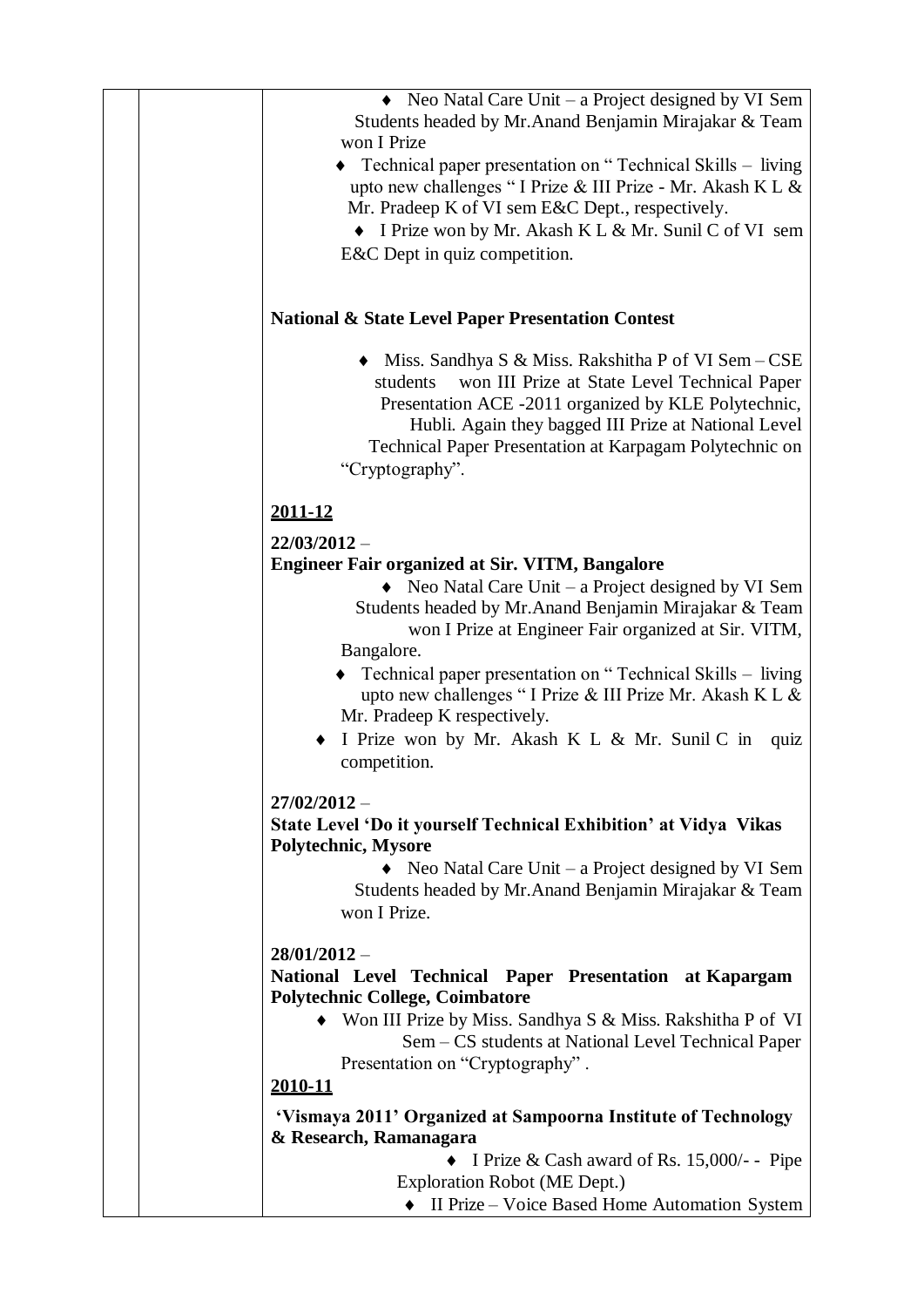| (E&C Dept)<br>$\bullet$ III Prize – Hybrid Vehicle (ME Dept)<br>$\bullet$ Three consolation prizes<br>'Engineering Fair' organized at Visvesvarayya Industrial &<br><b>Technical Museum, Bangalore</b><br>• I Prize - Advanced Multi Level Car Parking System<br>(E&C Dept)<br><b>Paper Presentation Contest</b><br>$\bullet$ II Prize – E&C Dept<br>'3 <sup>rd</sup> National Level Project Exhibition' at MSBTE Manohar<br>Phalke Polytechnic, Mumbai.<br>'Under Water Robo' placed 6 <sup>th</sup> among 72 projects<br>displayed.<br>'Do It Yourself' State Level Project Exhibition organized at C.B.<br>Kore Polytechnic, Chikkodi<br>II Prize – Submarine – Under Water Robo (E&C)<br>$\bullet$<br>Dept.)<br>• II Prize – Multicast Authentication based on Batch<br>Signature (CS Dept.)<br>$\bullet$ III Prize – Multipurpose Solar Sprayer (ME Dept.)<br>National Level Paper Presentation Contest organized at C.B.<br>Kore Polytechnic, Chikkodi<br>• I Prize – Remote Voting System for Corporate<br>Companies using Visual Cryptography (CS Dept)<br><b>Fashion Show organized by Dreamz Zone, Bangalore</b><br>I Prize & Cash Award of Rs. 20,000/- - Diploma<br>Fashion Technology Students.<br>2008-09<br>State Level 'DO IT YOURSELF' technical exhibition held at<br><b>KCT Polytechnic, Gulbarga</b><br>Prize – "Cheating Prevention"<br>$\rm{II}$<br>Visual |      |
|----------------------------------------------------------------------------------------------------------------------------------------------------------------------------------------------------------------------------------------------------------------------------------------------------------------------------------------------------------------------------------------------------------------------------------------------------------------------------------------------------------------------------------------------------------------------------------------------------------------------------------------------------------------------------------------------------------------------------------------------------------------------------------------------------------------------------------------------------------------------------------------------------------------------------------------------------------------------------------------------------------------------------------------------------------------------------------------------------------------------------------------------------------------------------------------------------------------------------------------------------------------------------------------------------------------------------------------------------------------------------------|------|
|                                                                                                                                                                                                                                                                                                                                                                                                                                                                                                                                                                                                                                                                                                                                                                                                                                                                                                                                                                                                                                                                                                                                                                                                                                                                                                                                                                                  |      |
|                                                                                                                                                                                                                                                                                                                                                                                                                                                                                                                                                                                                                                                                                                                                                                                                                                                                                                                                                                                                                                                                                                                                                                                                                                                                                                                                                                                  |      |
|                                                                                                                                                                                                                                                                                                                                                                                                                                                                                                                                                                                                                                                                                                                                                                                                                                                                                                                                                                                                                                                                                                                                                                                                                                                                                                                                                                                  |      |
|                                                                                                                                                                                                                                                                                                                                                                                                                                                                                                                                                                                                                                                                                                                                                                                                                                                                                                                                                                                                                                                                                                                                                                                                                                                                                                                                                                                  |      |
|                                                                                                                                                                                                                                                                                                                                                                                                                                                                                                                                                                                                                                                                                                                                                                                                                                                                                                                                                                                                                                                                                                                                                                                                                                                                                                                                                                                  |      |
|                                                                                                                                                                                                                                                                                                                                                                                                                                                                                                                                                                                                                                                                                                                                                                                                                                                                                                                                                                                                                                                                                                                                                                                                                                                                                                                                                                                  |      |
|                                                                                                                                                                                                                                                                                                                                                                                                                                                                                                                                                                                                                                                                                                                                                                                                                                                                                                                                                                                                                                                                                                                                                                                                                                                                                                                                                                                  |      |
|                                                                                                                                                                                                                                                                                                                                                                                                                                                                                                                                                                                                                                                                                                                                                                                                                                                                                                                                                                                                                                                                                                                                                                                                                                                                                                                                                                                  |      |
|                                                                                                                                                                                                                                                                                                                                                                                                                                                                                                                                                                                                                                                                                                                                                                                                                                                                                                                                                                                                                                                                                                                                                                                                                                                                                                                                                                                  |      |
|                                                                                                                                                                                                                                                                                                                                                                                                                                                                                                                                                                                                                                                                                                                                                                                                                                                                                                                                                                                                                                                                                                                                                                                                                                                                                                                                                                                  |      |
|                                                                                                                                                                                                                                                                                                                                                                                                                                                                                                                                                                                                                                                                                                                                                                                                                                                                                                                                                                                                                                                                                                                                                                                                                                                                                                                                                                                  |      |
|                                                                                                                                                                                                                                                                                                                                                                                                                                                                                                                                                                                                                                                                                                                                                                                                                                                                                                                                                                                                                                                                                                                                                                                                                                                                                                                                                                                  |      |
|                                                                                                                                                                                                                                                                                                                                                                                                                                                                                                                                                                                                                                                                                                                                                                                                                                                                                                                                                                                                                                                                                                                                                                                                                                                                                                                                                                                  |      |
|                                                                                                                                                                                                                                                                                                                                                                                                                                                                                                                                                                                                                                                                                                                                                                                                                                                                                                                                                                                                                                                                                                                                                                                                                                                                                                                                                                                  |      |
|                                                                                                                                                                                                                                                                                                                                                                                                                                                                                                                                                                                                                                                                                                                                                                                                                                                                                                                                                                                                                                                                                                                                                                                                                                                                                                                                                                                  |      |
|                                                                                                                                                                                                                                                                                                                                                                                                                                                                                                                                                                                                                                                                                                                                                                                                                                                                                                                                                                                                                                                                                                                                                                                                                                                                                                                                                                                  |      |
|                                                                                                                                                                                                                                                                                                                                                                                                                                                                                                                                                                                                                                                                                                                                                                                                                                                                                                                                                                                                                                                                                                                                                                                                                                                                                                                                                                                  |      |
|                                                                                                                                                                                                                                                                                                                                                                                                                                                                                                                                                                                                                                                                                                                                                                                                                                                                                                                                                                                                                                                                                                                                                                                                                                                                                                                                                                                  |      |
|                                                                                                                                                                                                                                                                                                                                                                                                                                                                                                                                                                                                                                                                                                                                                                                                                                                                                                                                                                                                                                                                                                                                                                                                                                                                                                                                                                                  |      |
|                                                                                                                                                                                                                                                                                                                                                                                                                                                                                                                                                                                                                                                                                                                                                                                                                                                                                                                                                                                                                                                                                                                                                                                                                                                                                                                                                                                  |      |
|                                                                                                                                                                                                                                                                                                                                                                                                                                                                                                                                                                                                                                                                                                                                                                                                                                                                                                                                                                                                                                                                                                                                                                                                                                                                                                                                                                                  |      |
|                                                                                                                                                                                                                                                                                                                                                                                                                                                                                                                                                                                                                                                                                                                                                                                                                                                                                                                                                                                                                                                                                                                                                                                                                                                                                                                                                                                  |      |
|                                                                                                                                                                                                                                                                                                                                                                                                                                                                                                                                                                                                                                                                                                                                                                                                                                                                                                                                                                                                                                                                                                                                                                                                                                                                                                                                                                                  |      |
|                                                                                                                                                                                                                                                                                                                                                                                                                                                                                                                                                                                                                                                                                                                                                                                                                                                                                                                                                                                                                                                                                                                                                                                                                                                                                                                                                                                  |      |
|                                                                                                                                                                                                                                                                                                                                                                                                                                                                                                                                                                                                                                                                                                                                                                                                                                                                                                                                                                                                                                                                                                                                                                                                                                                                                                                                                                                  |      |
|                                                                                                                                                                                                                                                                                                                                                                                                                                                                                                                                                                                                                                                                                                                                                                                                                                                                                                                                                                                                                                                                                                                                                                                                                                                                                                                                                                                  |      |
|                                                                                                                                                                                                                                                                                                                                                                                                                                                                                                                                                                                                                                                                                                                                                                                                                                                                                                                                                                                                                                                                                                                                                                                                                                                                                                                                                                                  |      |
|                                                                                                                                                                                                                                                                                                                                                                                                                                                                                                                                                                                                                                                                                                                                                                                                                                                                                                                                                                                                                                                                                                                                                                                                                                                                                                                                                                                  |      |
|                                                                                                                                                                                                                                                                                                                                                                                                                                                                                                                                                                                                                                                                                                                                                                                                                                                                                                                                                                                                                                                                                                                                                                                                                                                                                                                                                                                  |      |
|                                                                                                                                                                                                                                                                                                                                                                                                                                                                                                                                                                                                                                                                                                                                                                                                                                                                                                                                                                                                                                                                                                                                                                                                                                                                                                                                                                                  |      |
|                                                                                                                                                                                                                                                                                                                                                                                                                                                                                                                                                                                                                                                                                                                                                                                                                                                                                                                                                                                                                                                                                                                                                                                                                                                                                                                                                                                  |      |
|                                                                                                                                                                                                                                                                                                                                                                                                                                                                                                                                                                                                                                                                                                                                                                                                                                                                                                                                                                                                                                                                                                                                                                                                                                                                                                                                                                                  |      |
| Cryptography". Ranjith M & Manjunath C V of VI                                                                                                                                                                                                                                                                                                                                                                                                                                                                                                                                                                                                                                                                                                                                                                                                                                                                                                                                                                                                                                                                                                                                                                                                                                                                                                                                   |      |
| Sem CS.                                                                                                                                                                                                                                                                                                                                                                                                                                                                                                                                                                                                                                                                                                                                                                                                                                                                                                                                                                                                                                                                                                                                                                                                                                                                                                                                                                          |      |
| III Prize - "Automation of Train". Varun, Sreepuram                                                                                                                                                                                                                                                                                                                                                                                                                                                                                                                                                                                                                                                                                                                                                                                                                                                                                                                                                                                                                                                                                                                                                                                                                                                                                                                              |      |
| Sudhir & group of VI Sem EC                                                                                                                                                                                                                                                                                                                                                                                                                                                                                                                                                                                                                                                                                                                                                                                                                                                                                                                                                                                                                                                                                                                                                                                                                                                                                                                                                      |      |
| 2007-08                                                                                                                                                                                                                                                                                                                                                                                                                                                                                                                                                                                                                                                                                                                                                                                                                                                                                                                                                                                                                                                                                                                                                                                                                                                                                                                                                                          |      |
| State Level 'DO IT YOURSELF' technical exhibition held at PES                                                                                                                                                                                                                                                                                                                                                                                                                                                                                                                                                                                                                                                                                                                                                                                                                                                                                                                                                                                                                                                                                                                                                                                                                                                                                                                    |      |
| Polytechnic, Mandya                                                                                                                                                                                                                                                                                                                                                                                                                                                                                                                                                                                                                                                                                                                                                                                                                                                                                                                                                                                                                                                                                                                                                                                                                                                                                                                                                              |      |
| • III Prize - Smart Traffic Control. Shruthi & group of VI Sem                                                                                                                                                                                                                                                                                                                                                                                                                                                                                                                                                                                                                                                                                                                                                                                                                                                                                                                                                                                                                                                                                                                                                                                                                                                                                                                   |      |
| EC.                                                                                                                                                                                                                                                                                                                                                                                                                                                                                                                                                                                                                                                                                                                                                                                                                                                                                                                                                                                                                                                                                                                                                                                                                                                                                                                                                                              |      |
| III Prize - Punt Hover Craft, Prajwal & Group of VI Sem                                                                                                                                                                                                                                                                                                                                                                                                                                                                                                                                                                                                                                                                                                                                                                                                                                                                                                                                                                                                                                                                                                                                                                                                                                                                                                                          |      |
| <b>ME</b>                                                                                                                                                                                                                                                                                                                                                                                                                                                                                                                                                                                                                                                                                                                                                                                                                                                                                                                                                                                                                                                                                                                                                                                                                                                                                                                                                                        |      |
| 2005-06                                                                                                                                                                                                                                                                                                                                                                                                                                                                                                                                                                                                                                                                                                                                                                                                                                                                                                                                                                                                                                                                                                                                                                                                                                                                                                                                                                          |      |
| State Level 'DO IT YOURSELF' technical exhibition held at JSS                                                                                                                                                                                                                                                                                                                                                                                                                                                                                                                                                                                                                                                                                                                                                                                                                                                                                                                                                                                                                                                                                                                                                                                                                                                                                                                    |      |
| <b>Polytechnic, Mysore</b>                                                                                                                                                                                                                                                                                                                                                                                                                                                                                                                                                                                                                                                                                                                                                                                                                                                                                                                                                                                                                                                                                                                                                                                                                                                                                                                                                       |      |
| Won Best Overall Project for Metro Train designed by VI                                                                                                                                                                                                                                                                                                                                                                                                                                                                                                                                                                                                                                                                                                                                                                                                                                                                                                                                                                                                                                                                                                                                                                                                                                                                                                                          |      |
| students<br>of<br>Mechanical & Electronics<br>Sem                                                                                                                                                                                                                                                                                                                                                                                                                                                                                                                                                                                                                                                                                                                                                                                                                                                                                                                                                                                                                                                                                                                                                                                                                                                                                                                                | $\&$ |
| Communication Engg.                                                                                                                                                                                                                                                                                                                                                                                                                                                                                                                                                                                                                                                                                                                                                                                                                                                                                                                                                                                                                                                                                                                                                                                                                                                                                                                                                              |      |
| <u>2003-04</u>                                                                                                                                                                                                                                                                                                                                                                                                                                                                                                                                                                                                                                                                                                                                                                                                                                                                                                                                                                                                                                                                                                                                                                                                                                                                                                                                                                   |      |
| Secured 10 Ranks at Board Exams making Polytechnic proud                                                                                                                                                                                                                                                                                                                                                                                                                                                                                                                                                                                                                                                                                                                                                                                                                                                                                                                                                                                                                                                                                                                                                                                                                                                                                                                         |      |
| Usha N - Commercial Practice<br>1.                                                                                                                                                                                                                                                                                                                                                                                                                                                                                                                                                                                                                                                                                                                                                                                                                                                                                                                                                                                                                                                                                                                                                                                                                                                                                                                                               |      |
| Ramya P - Commercial Practice<br>2.                                                                                                                                                                                                                                                                                                                                                                                                                                                                                                                                                                                                                                                                                                                                                                                                                                                                                                                                                                                                                                                                                                                                                                                                                                                                                                                                              |      |